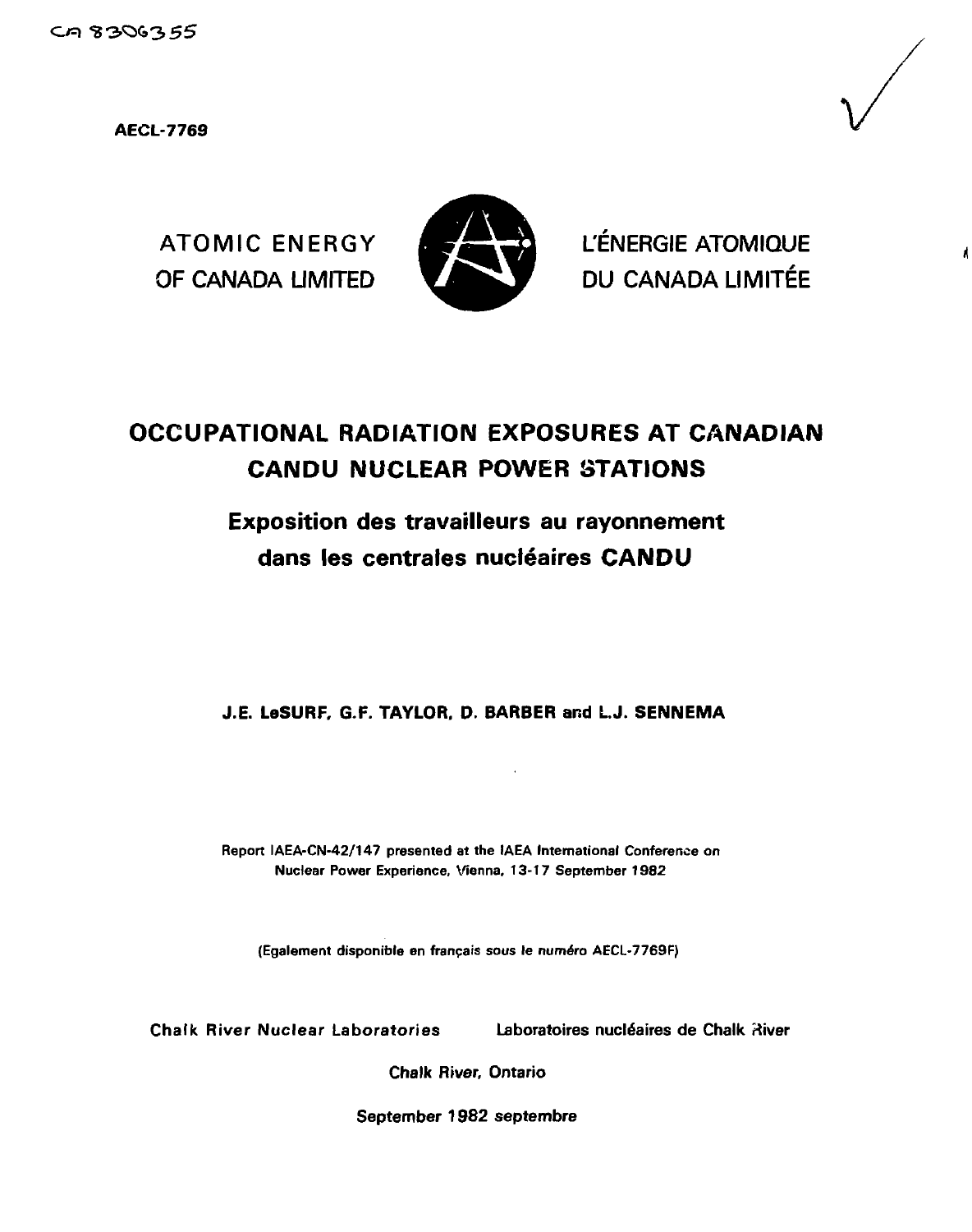The papers presented by Canada are reproduced with permission of the International Atomic Energy Agency and the authors. They include:

| AECL-7767        |
|------------------|
| AECL-7768        |
| <b>AECL-7769</b> |
| <b>AECL-7770</b> |
| AECL-7771        |
| AECL-7772        |
|                  |

 $\overline{a}$ 

 $\mathcal{O}(\sqrt{2})$ 

 $\mathbf{r}$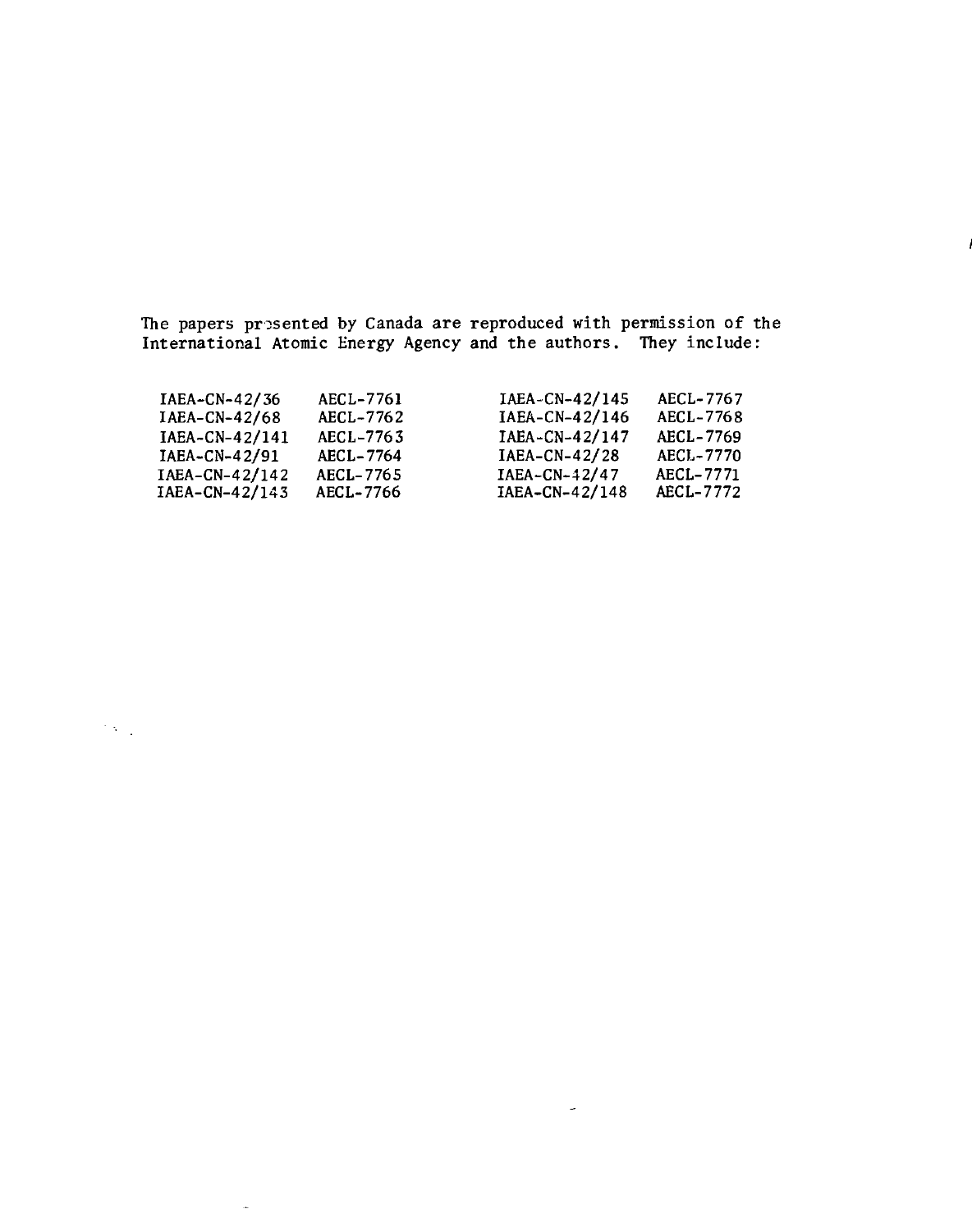### ATOMIC ENERGY OF CANADA LIMITED

# OCCUPATIONAL RADIATION EXPOSURES AT CANADIAN CANDU NUCLEAR POWER STATIONS

J.E. LeSurf London Nuclear Limited Niagara Falls, Ontario Canada

G.F. Taylor Atomic Energy of Canada Limited Research Company Chalk River, Ontario Canada

D. Barber Atomic Energy of Canada Limited Engi' jering Company Mississauga, Ontario Canada

> L.J• Sennema Ontario Hydro Toronto, Ontario Canada

Report IAEA-CN-42/147 presented at the IAEA International Conference on Nuclear Power Experience, Vienna, 13-17 September 1982.

(Egalement disponible en francais sous le numero AECL-7769F)

Chalk River Nuclear Laboratories Chalk River, Ontario<br>September 1982

AECL-7769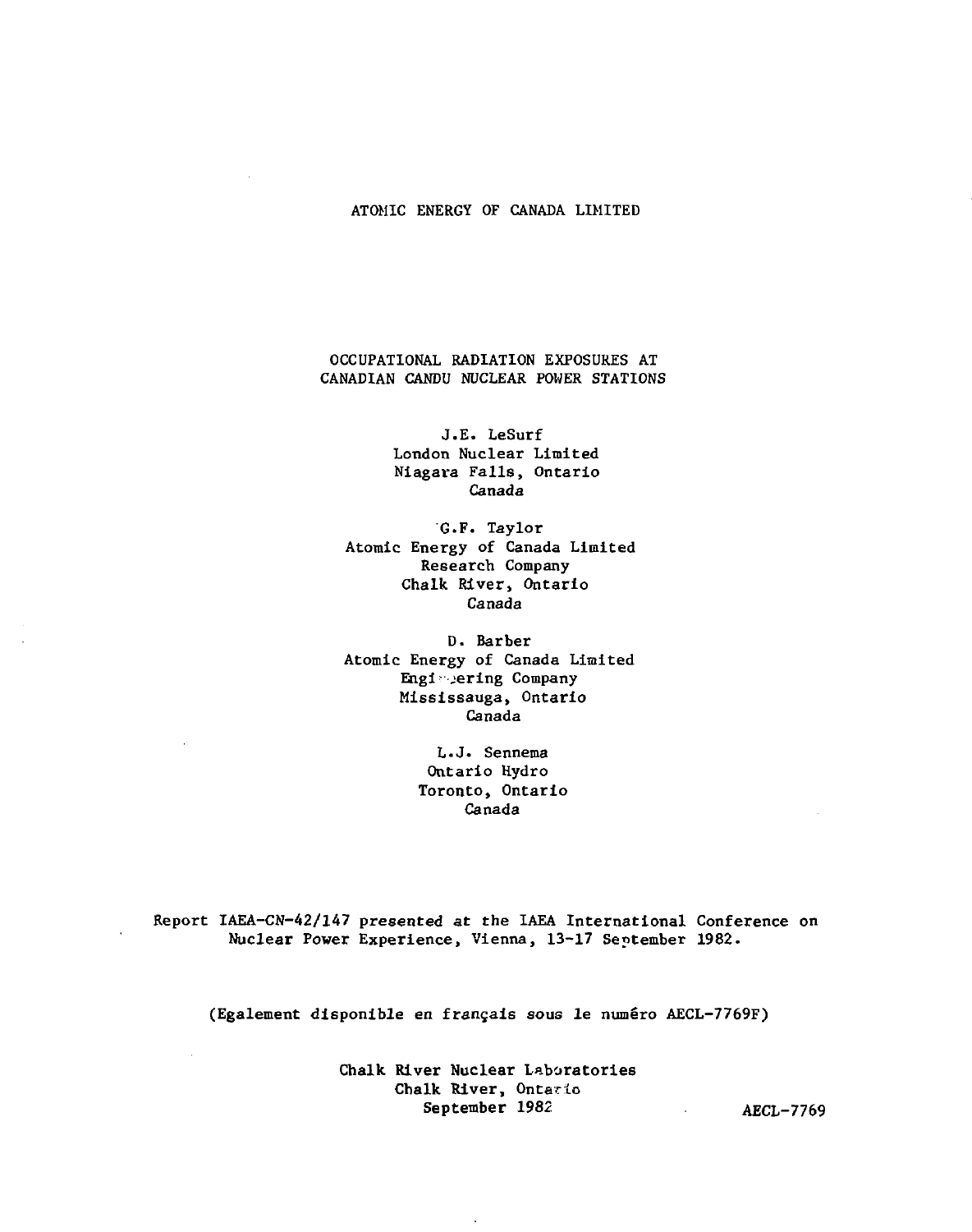### L'ENERGIE ATOMIQUE DU CANADA LIMITEE

## EXPOSITION DES TRAVAILLEURS AU RAYONNEMENT DANS LES CENTRALES NUCLEAIRES CANDU

par

J.E. LeSurf, G.F. Taylor, D. Barber et L.J. Sennema

### RESUME

Le développment des réacteurs à eau lourde sous pression (PHWR) du Canada a eu comme résultat une réduction constante de l'exposition interne et externe des travailleurs au rayonnement malgré l'âge des centrales et les concentrations croissantes de tritium dans le caloporteur et le modérateur. La dose collective pour chaque centrale ainsi que la dose individuelle moyenne par travailleur ont été réduites.

La collaboration intime entre les concepteurs, les opérateurs et les fournisseurs d'équipement et de services a permis d'atteindre plus facilement ces résultats. La situation de plusieurs réacteurs identiques, de puissance élevée, au même site a permis de partager l'expérience et les travailleurs spécialisés entre les réacteurs. La performance fiable de l'équipement et le facteur de capacité élevé des réacteurs CANDU (CANada Deuterium Uranium) ont contribué à réduire les doses d'exposition.

Des experts en contrôle de la dose de rayonnement participent â toutes les phases de la conception d'un nouveau CANDU et apportent l'expérience acquise dans l'opération de centrales existantes. Parmi d'importantes améliorations du concept, on compte la disposition de l'équipement, le blindage, le choix des matériaux, et une capacité de purification plus grande. Parmi les facteurs d'opération notables on peut inclure une chimie de l'eau invariable, une fiabilité de l'équipement et une maintenabilité améliorées. On contrôle le tritium dans le milieu de travail en réduisant les fuites, en enlevant au maximum le tritium du milieu et en utilisant un système de ventilation bien conçue. Les faibles niveaux de tritium enlève le besoin de vêtements protecteurs incommodes, ce qui permet d'effectuer les travaux plus rapidement et réduit beaucoup la dose externe au prix d'un faible accroissement de la dose interne. Grâce à la décontamination par plusieurs méthodes, particulièrement le cyclage Redox et le procédé de régénération du produit chimique dilué CAN-DECON<sup>1</sup>, on a pu réduire les champs de rayonnement et, par conséquent, l'exposition des travailleurs.

Plusieurs techniques employées avec succès dans les réacteurs CANDU sont également utilisables dans les réacteurs à eau légère (LWR). Quelques-unes d'entre-elles, en particulier le procédé CAN-DECON, sont déjà utilisées avec succès dans les LWR et elles ont awené une réduction de l'exposition des travailleurs dans l'ensemble de l'industrie nucléaire du monde entier.

 ${}^{1}$ CAN-DECON est une marque déposée

(Egalement disponible en français sous le numéro AECL-7769F)

Laboratoires nucléaires de Chalk River Chalk River, Ontario 1982 septembre AECL-7769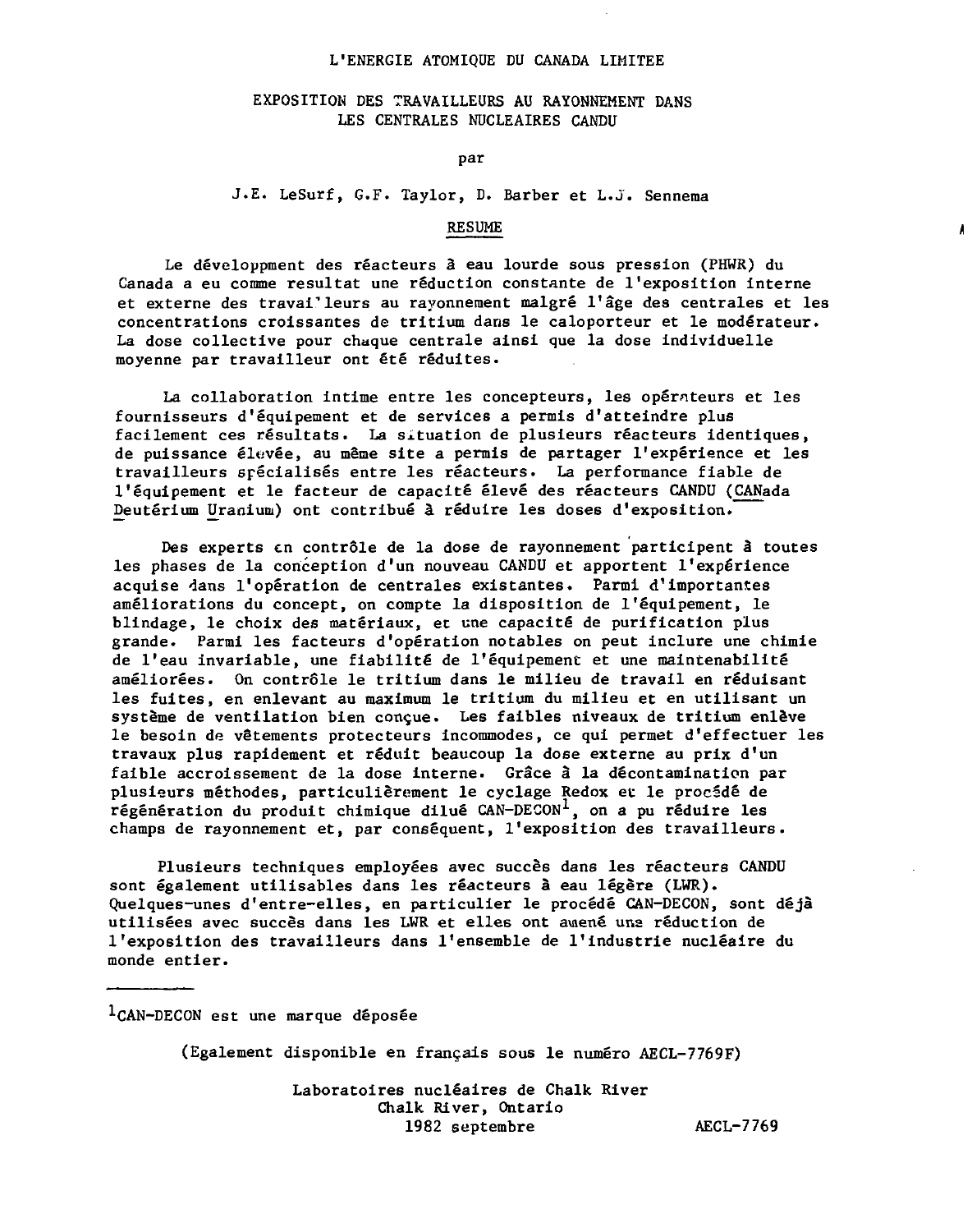$\bullet$ 

# OCCUPATIONAL RADIATION EXPOSURES AT CANADIAN CANDU NUCLEAR POWER STATIONS

### ABSTRACT

Pressurized Heavy Water Reactors (PHWRs) in Canada have achieved a steady reduction in both external and internal radiation exposure of workers, despite increasing age of the plants and increasing tritium concentrations in the primary coolant and moderator. Both the collective dose at each station and the mean individual dose per worker have been reduced.

This achievement has been facilitated by close collaboration between designers, operators, and suppliers of equipment and services. The location of several large, identical reactors on the same site has permitted sharing ot experience and skilled workers between reactors. The reliable performance of equipment and the high capacity factor of CANDU (CANada Deuterium Uranium) reactors have contributed to corresponding low exposures.

Experts in radiation dose control are involved at every phase of the design of a new CANDU, and bring to bear experience from currently operating stations. Major design improvements include equipment layout, shielding, selection of materials, and enlarged purification capability. Significant operating factors include invariant water chemistry, improved equipment reliability, and maintainability. Tritium in the working environment is controlled by minimizing leakage, maximizing tritium removal from the environment, and well designed ventilation. Low tritium environments obviate the need for cumbersome protective clothing, thereby enabling work to be done more quickly with a large decrease in external dose, at the cost of a small increase in internal dose. Decontamination by several means, especially Redox cycling and the CAN-DECON<sup>1</sup> dilute chemical regeneration process, have achieved reductions in radiation fields and hence worker exposure.

Many of the techniques which have been successfully applied at CANDU reactors are applicable to Light Water Reactors (LWRs). Some of them, notably the CAN-DECON process, are already being successfully applied at LWRs and contribute to the reduction of occupational exposure in the whole nuclear industry around the world.

lCAN-DECON is a Registered Trademark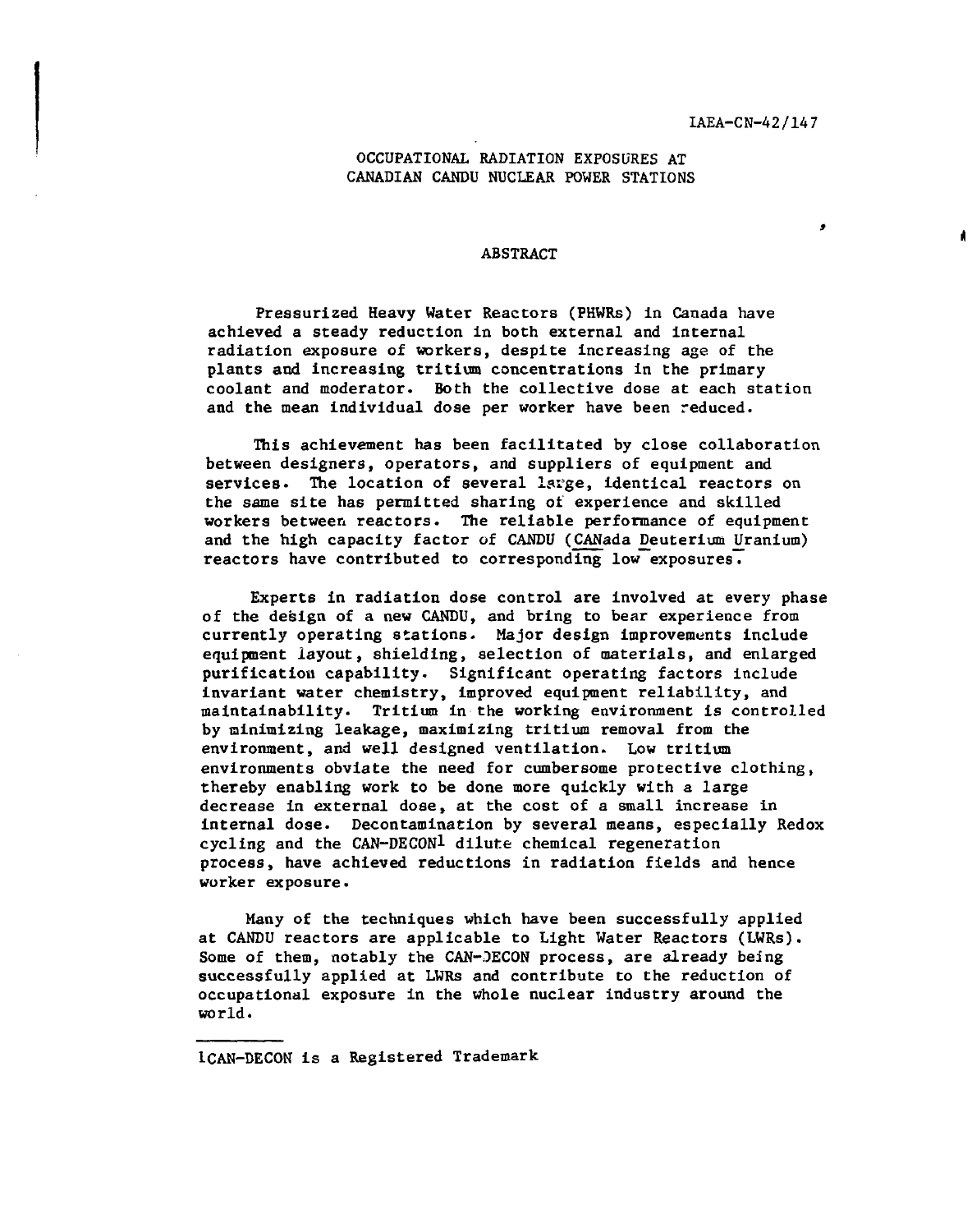### 1. INTRODUCTION

In Canada, methods to reduce the radiation exposure to workers at nuclear power reactors have been studied and implemented since the early days of the CANDU reactor program. Close collaboration between Atomic Energy of Canada Limited (AECL), Ontario Hydro, and Canadian industry has reduced:

- 1) the total exposure at each station (Fig. 1),
- 2) the dose requirement to operate and maintain each successive station compared with earlier stations  $(fig. 2)$ , and
- 3) the average annual exposure per worker (Fig. 3) .

The specific methods developed to achieve dose reduction  $\{1,$ 2, 3, 4, 5] include: water chemistry; corrosion resistant materials; low cobalt materials; decontamination; hot filtration; improved equipment reliability, maintainability, and accessibility; improved shielding design and location; planning of work for low exposure; improved operating and maintenance procedures; removal of tritium from  $D_2O$  systems; removal of tritium from work environments; improved protective clothing; on-power refuelling; worker awareness and training; and many other small improvements that collectively contribute to the overall success achieved. The outstanding capacity factors of CANDU reactors and the practice of locating several identical reactors on the same site have also contributed significantly to achieving low doses. The 1981 occupational dose productivity factors for Pickering A and Bruce A nuclear generating stations were respectively  $0.43$  and  $0.2$  rem/MW(e) $\cdot$ a, which are significantly lower than the values generally reported for Pressurized Water Reactors (PWRs) and Boiling Water Reactors (BWRs) .

Because of the excellent reliability and maintainability of components and systems, the capacity factors of CANDU reactors have been high, with a consequent trend towards a lower, more uniform, dose distribution. Since shutdowns are few and of short duration, operating functions rather than shutdown maintenance functions are now the major contributors to the much reduced total dose expenditures.

#### $2.$ CURRENT PERFORMANCE

Improvements such as low cobalt materials, increased purification capacity, and chemistry control [4] reduce the growth of radiation fields. Others, such as layout of equipment, increased reactor size, multi-reactor stations with identical reactors, sharing of skilled manpower, intensive training of operators and maintainers [5], and feedback of operating experience [3], contribute to dose reduction in more subtle ways.

The dose reduction process begins at the concept phase of a new station, continues through the design and construction, and is carried through to the operating phase. Experience from operating stations is fed into the design of later stations.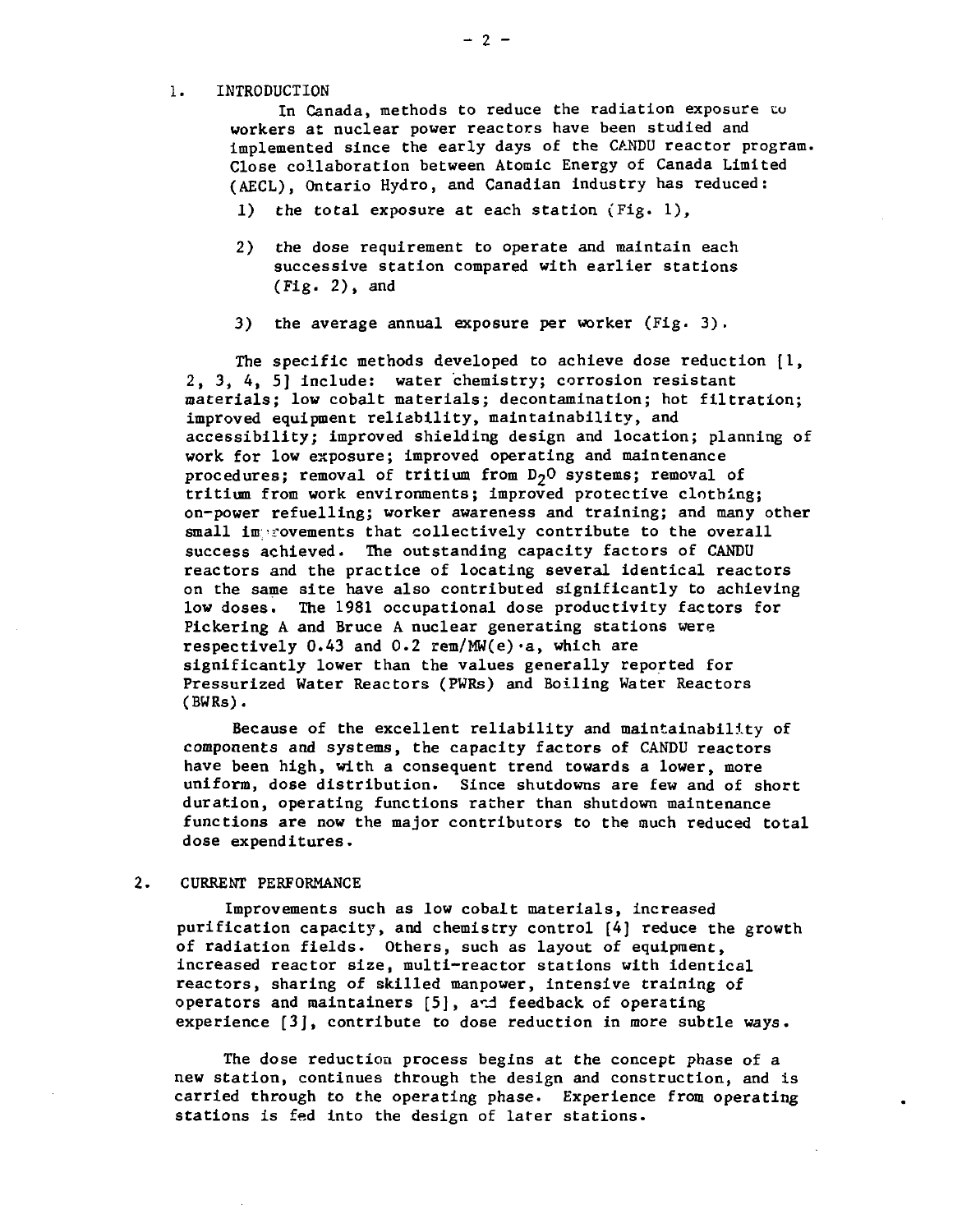For each new CANDU station, a comprehensive dose management program is prepared that considers, among other factors, dose targets, performance criteria, design guides, and the economic value of a rem saved. Radiation safety experts provide advice and information to the designer during all engineering phases (conceptual, preliminary, and detailed) of the design. At the end of each phase, the design is reviewed to ensure the adequacy of the radiation reduction measures.

Records are kept of recommendations and improvements, and of exposures from specific areas and specific tasks. Analysis of these records is used to formulate recommendations for later designs.

Despite the normal growth of radiation fields with continued operation, each station has experienced a continuing overall downward trend in both collective and individual dose consumption.

The progressive improvement in design and operating performance of CANDU reactors is illustrated by the fact that the external and internal dose expenditures per MW(e) a for each successive station have been reduced by approximately an order of magnitude from those of its predecessor (Fig. 2) .

### 3. SOURCES OF RADIATION EXPOSURE

#### 3.1 Activated corrosion products

Activated corrosion products were the principal source of radiation fields in early CANDU reactors. A comprehensive program [6], initiated in the early 1970s, has identified decontamination methods to reduce fields  $[7, 8]$ , materials to reduce the rate of growth of fields [9, 10], and coolant chemistry parameters that influence field growth [11, 12]. To reduce the inventory of corrosion products that can become activated, good chemistry control is needed from commissioning of the reactor and through normal and abnormal reactor operation. The separation of coolant from moderator in the CANDU-PHW design permits control of chemical parameters within close limits. Fundamental studies [6] on the production, transport, activation, and deposition of corrosion products have produced reliable mathematical models, which have led to the optimization of chemical parameters. Close chemical control permits the use of carbon steel as primary circuit material, thereby avoiding the possibility of cracking of stainless steels with consequent costly repairs and high radiation exposures.

# 3.2 Fission products

CANDU fuel has a high reliability [13]. The pressure tube design of the CANDU reactor facilitates the location and removal of defected fuel from the reactor without requiring shutdown. Consequently; the radiation fields due to fission products have generally been low. However, the systematic reduction of fields due to corrosion products, in conjunction with occasional fuel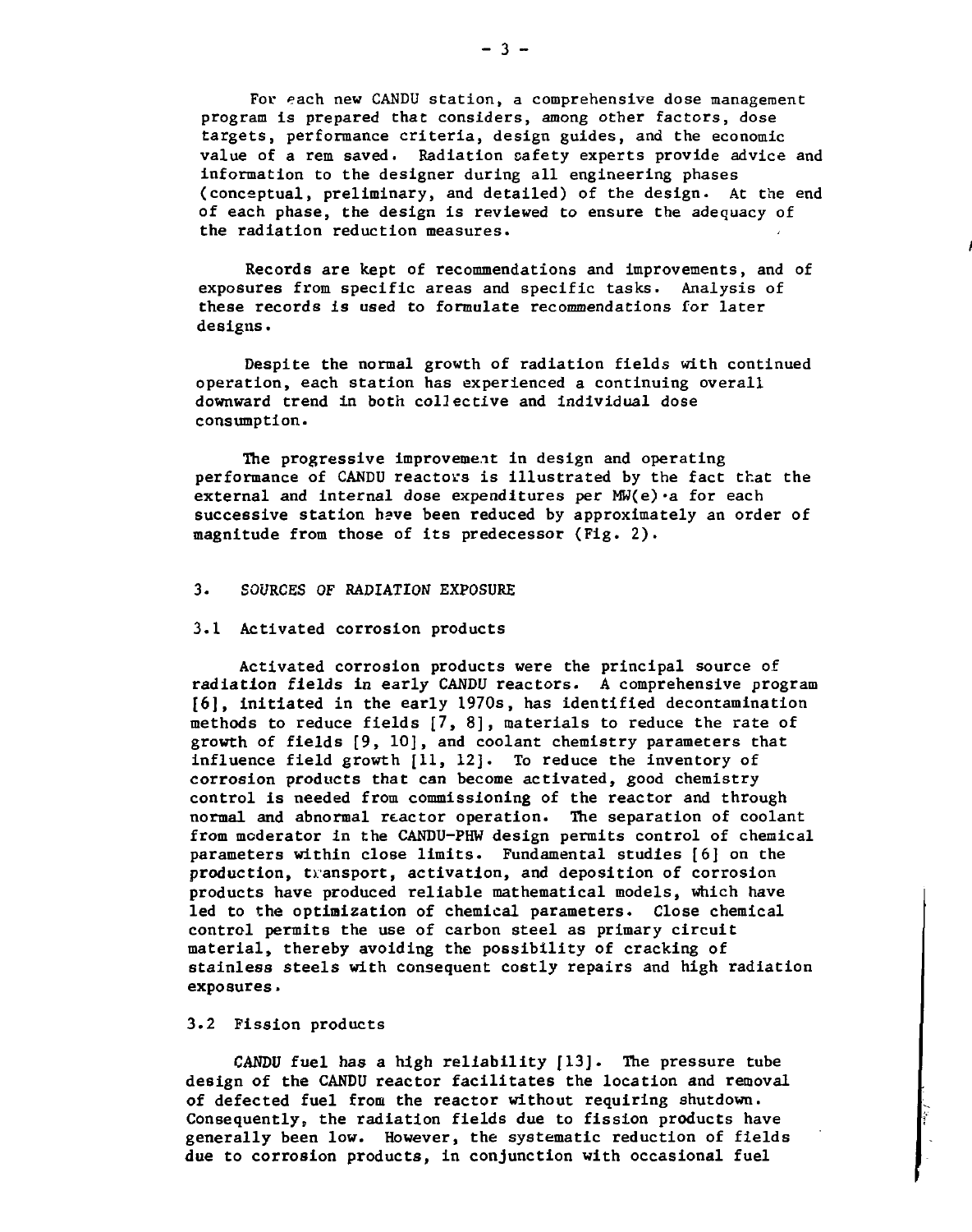defects, has resulted in fission products becoming the dominant source of external radiation at a few reactors. Decontamination methods initially optimized for corrosion product removal are currently being modified to remove fission products more efficiently.

3.3 Tritium

The principal airborne contaminant at CANDU reactors is tritium, a weak, beta-particle emitter.

The release of, and exposure to, tritium is reduced by:

- 1) reducing leaks,
- 2) recovering heavy water, and
- 3) ventilating work areas [14, 15].

Leak-tightness has always been an important part of the design and manufacture of PHWR systems and components, because heavy water is expensive. This emphasis has led to improvements in the design of individual components and to elimination of unnecessary components. Thus, despite the much larger size of the Bruce reactors compared with the Pickering reactors, fewer primary valves (19 versus 52) and pump seals (4 versus 16) are used, thereby reducing the potential leakage of  $D_2$ <sup>0</sup>, and hence of TDO. Bellows seals have been installed on small valves, and larger valves have been fitted with live-loaded packing [16] to further minimize leakage. As a result of these and other measures, the loss of  $D_2$ <sup>O</sup> at CANDU-PHW reactors is <1% of inventory per year.

Leakage is collected by efficient heavy water recovery systems, including vapour recovery dryers. Following installation of improved dryers at Pickering A in 1979, the station internal dose was reduced from 450 rem in 1979 to 207 rem in 1981 (Fig. 1). even though the concentrations of tritium in both the primary heat transport and moderator heavy water increased.

A significant reduction in the concentration of tritium in the atmosphere leads to less stringent requirements for operator protection against inhalation of tritiated vapours. Protective equipment tends to encumber the wearer. If it is not required, work may be performed more quickly. The higher internal dose is more than offset by the reduced external dose. Generally, at a CANDU station, external dose is three times the internal dose.

As tritium concentrations in the  $D_2$ <sup>O</sup> increase in the later years of the plant's life, the benefits to be gained from a tritium removal process increase. A system is being built at Pickering to limit the tritium activity to 5  $Ci/kg$  D<sub>2</sub>0 in the moderator and  $0.5$  Ci/kg D<sub>2</sub>0 in the heat transport heavy water. By this means, the occupational internal dose, which is already low, will be lowered still further.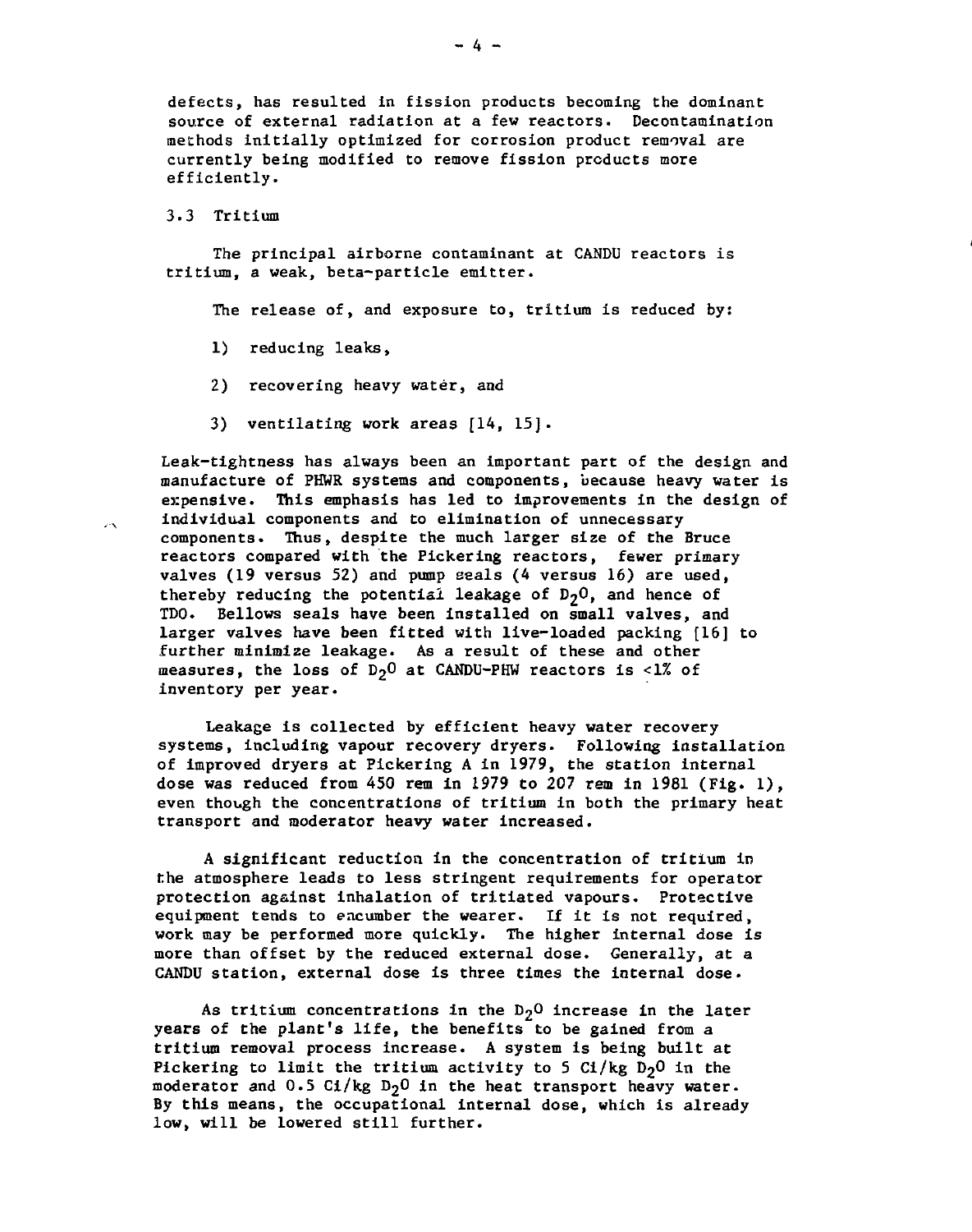### **4. PROVEN DEVELOPMENTS**

**Because coolant is allowed to boil in advanced PHWR plants, Inconel 600 was selected for steam generator tubes at Bruce A and B, instead of the Monel 400 used at Pickering A and B [9]. Incoloy 800 is the tube material for later stations, providing further protection against corrosion, and further reducing the ajiount of activatable corrosion products released to the coolant [9]. Other improvements are the adoption of leak-tight condensers, the elimination of copper alloys from heat exchangers, and chemistry control to minimize the transport of corrosion products into the stesa generator. These measures have reduced the probability of steam generator tubing failure. The comparative total number of tube defects is shown in Table I.**

| Type of<br>Reactor | No. of<br>Reactors | No. of<br>S/G Tubes | No. of<br>Tube Defects | % of Tubes<br>With Defects |
|--------------------|--------------------|---------------------|------------------------|----------------------------|
| CANDU              | 12                 | 300 599             | 63                     | 0.02                       |
| PWR &<br>BWR       | 85                 | 1 061 688           | 22 351                 | 2.1                        |

## **TABLE I STEAM GENERATOR TUBE PERFORMANCE TO 31 DECEMBER 1980 [17]**

**Starting with Bruce A, the main heat transport pump motors anil gland seals have been positioned outside containment, with shielding and a tritium barrier above the pump volute. This permits access to the pump gland assemblies and motors while minimizing the exposure of maintenance personnel to radiation fields from the primary heat transport system feeders and headers. Pump seals have been developed that should operate for five years without replacement. Examination of pump seals after 3.5 years operation in Bruce gives assurance that the five-year target will be achieved. Another example of shielding is the C4NDU design practice to shield the steam generators up to the top cl the tube bundles.**

**Crud removal by heat transport purification has been insignificant. Operating plants normally have a purification half-life of two to four hours. For crud removal to be effective, a filtration half-life of twenty minutes would be necessary. However, as the Bruce A results show, the total exposures are acceptably low. As a result, no need is now seen for high purification flow rates. Even so, two types of high-temperature filters have been developed [18, 19], and could be installed at short notice should they be required.**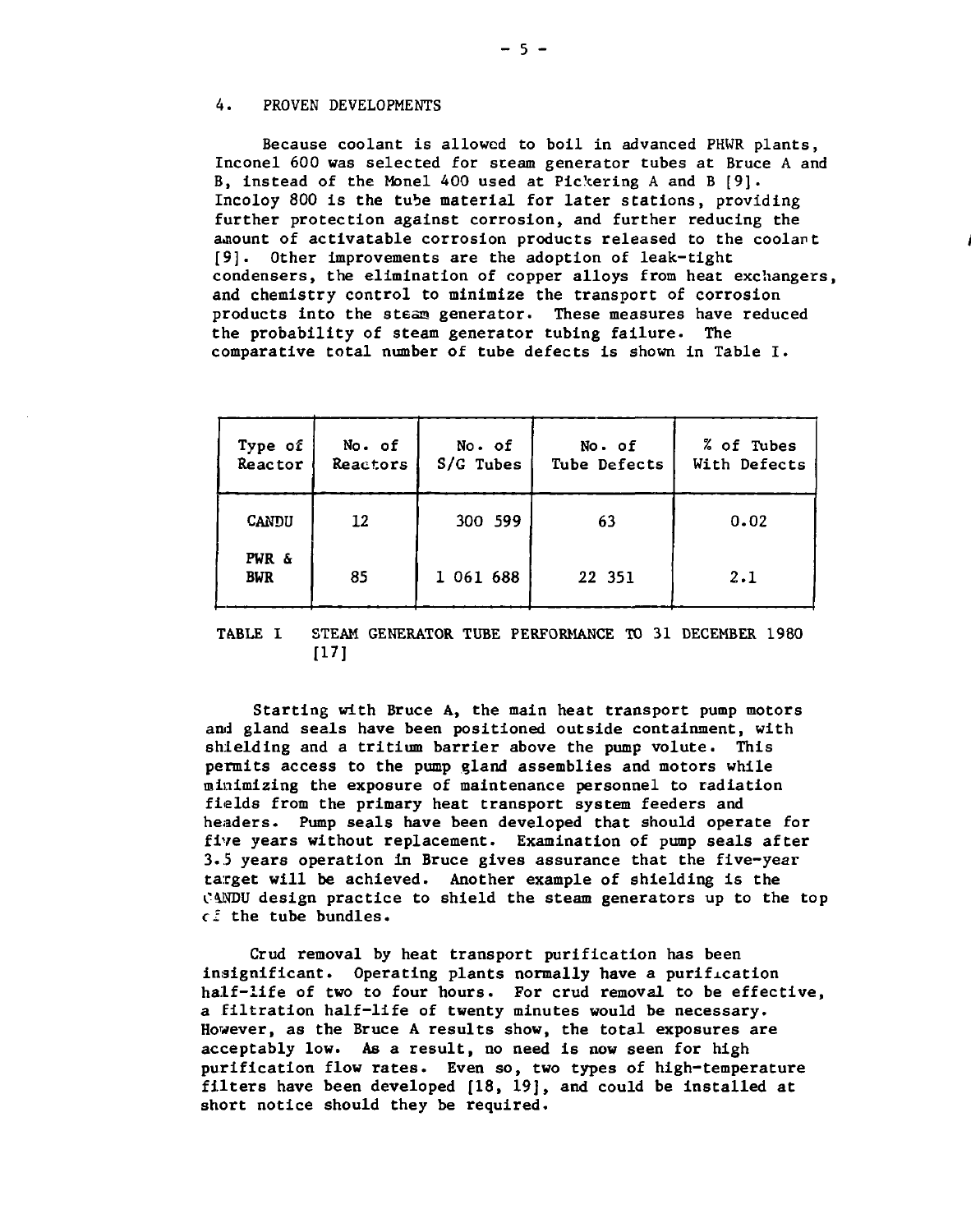Two novel decontamination processes develored in Canada are Redox Cycling [7] and the CAN-DECONl regenerative dilute chemical process [20]. Redox Cycling, which involves the alternate addition of hydrogen and oxygen to promote dissolution of metallic oxides, was applied at Douglas Point in the early 1970s and achieved a notable reduction in fields from the steam generators [1].

The CAN-DECON process was successfully applied to the full heat transport systems (including fuel) at the Gentilly 1 reactor (1973) and Douglas Point reactor (1975) and has been applied many times since to subsystems and isolated components at Douglas Point, Pickering, and Bruce.

In the process [21], organic complexing agents are added directly to the system to be decontaminated, to give a concentration of about 0.1 wt%. Dissolved metals are removed on cationic exchange resin, which also regenerates the reagent. At the end of the decontamination, which does not require fuel removal and needs only a few days' shutdown, the reagent is removed on anionic resin. Thus, no liquid waste is produced and the volume of solid waste is small. A passivation treatment after decontamination minimizes recontamination- Figure 4 illustrates the high decontamination factors and low recontamination rate achieved at a BWR by two applications of CAN-DECON two years apart. Other applications at LWRs have been equally successful [22].

5. NEW DEVELOPMENTS

### 5.1 Corrosioi, product transport

In the accepted mechanism for the transport of corrosion products in water-cooled reactors, suspended particles from the coolant deposit on the fuel, become activated, and then dissolve in the heated coolant. A recently completed study [23] indicates that at very low crud levels (<1  $\mu$ g/kg D<sub>2</sub>0) dissolved cobalt may deposit directly from coolant onto the fuel. The deposition is independent of both heat flux and the degree of boiling. The amount of deposition seen experimentally accounts for only a small fraction of that observed on CANDU fuel. This work is a recent example of the fundamental understanding developed of activity transport processes, which permits chemical minimization of radiation field growth.

### 5.2 Decontamination development

Development of the CAN-DECON process has focussed on increasing the effectiveness of the process for stainless steels [24] and for fission product decontamination [25]. Three pretreatments have been identified that are effective in rendering chromium-rich films soluble in CAN-DECON solutions. Each conforms to the basic CAN-DECON principle of dilute reagents and low volumes of solid radioactive waste. Combined with a standard  $CAN-DECON$  treatment, each results in removal of  $>0.90%$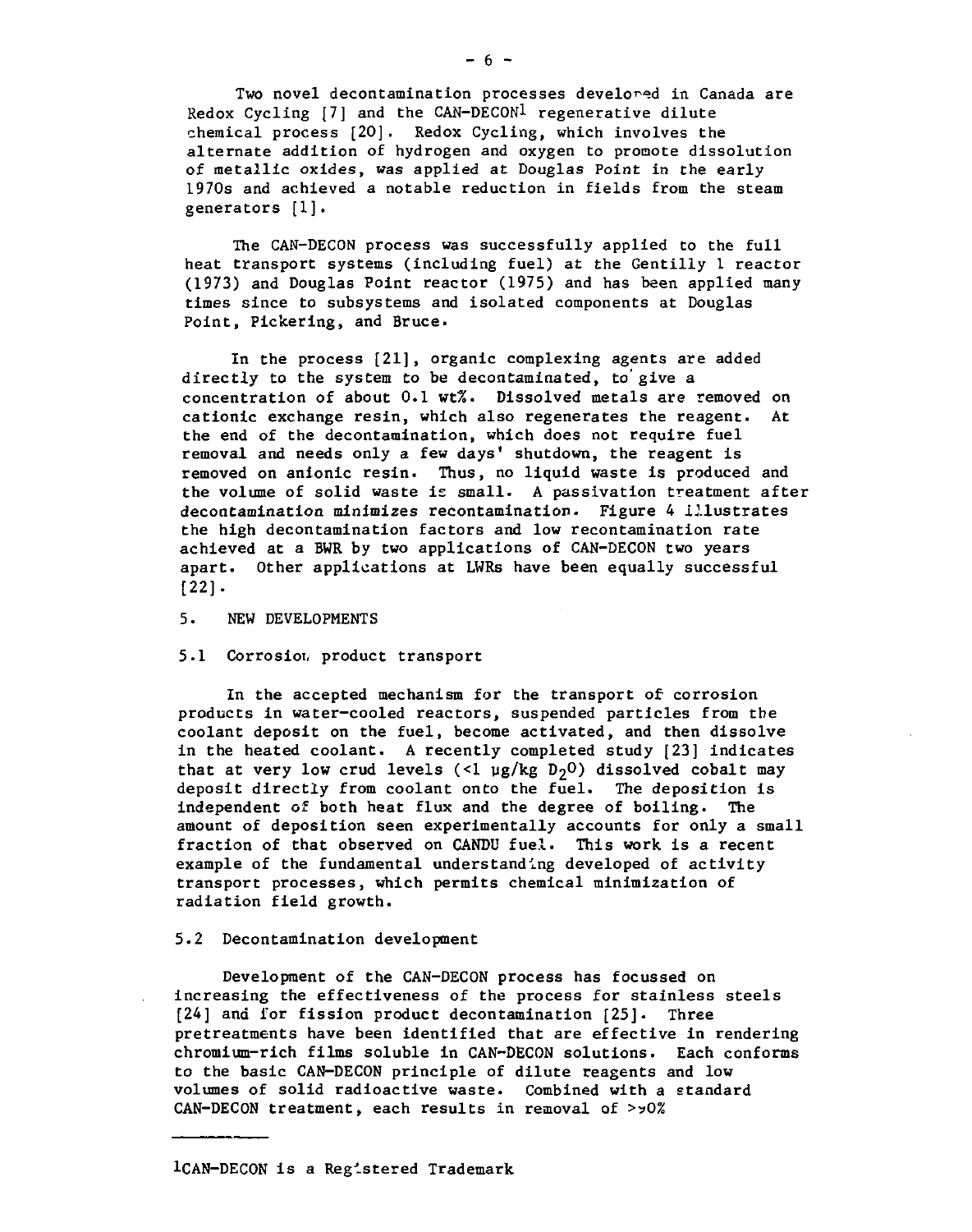activity from stainless steels and high nickel alloys with acceptable corrosion rates on all system materials'.

Optimization of the process for fission products has concentrated on identifying polyelectrolytes that could minimize redeposition of particles. Initial experiments indicated that po<sup>1</sup>yacrylic acid was the most effective of the reagents tested. This experimental work is continuing to further develop the capability of the CAN-DECON process.

## 5.3 Tritium transfer process

The recovery of tritium from heavy water in the Pickering tritium removal system is based on the proven, vapour-phase, catalytic-exchange process. The exchange takes place at 200"C to avoid catalyst poisoning by liquid water, and this results in a complex multi-stage process. The development of a wetproof catalyst [26] has resulted in a new, simpler process f27] for the transfer of tritium from heavy water to hydrogen gas.

Pilot plant experiments have demonstrated adequate catalyst lifetime, catalyst regeneration techniques, and have defined a feedwater purification system to prevent catalyst poisoning [28].

A prototype tritium recovery plant based on this technology is being prepared at AECL's Chalk River Nuclear Laboratories.

### 6. EXPECTATIONS

Because of improvements in layout, accessibility, number of components, equipment simplification, materials selection, and maintenance and operating procedures, both Bruce B and Darlington A are expected to experience even lower occupational doses than Bruce A.

For all designs of reactors, major renovations are required sometime during the reactor life, involving potentially large radiation exposures. For Ontario Hydro's CANDO reactors, the largest, single, dose-expenditure item anticipated is to compensate for pressure tube elongation at Pickering A. Competing corrective options are:

- 1) replacement of the complete fuel channels, and
- 2) repositioning of the pressure tubes.

At present, they are estimated to require approximately 1 000 and 500 rem per reactor respectively. The first number is only one-quarter of initial estimates for channel replacement. The reduction has been achieved by adopting remote tooling and handling as a key component of the work plan. Further reductions in these dose estimates are expected from other design measures, decontamination, and by planning, optimizing, and rehearsing the work. Some pressure tubes have been replaced at Pickering (the cause of the 1975 peak in Fig. 3) , so there is experience on which this development can be based. Such replacement of primary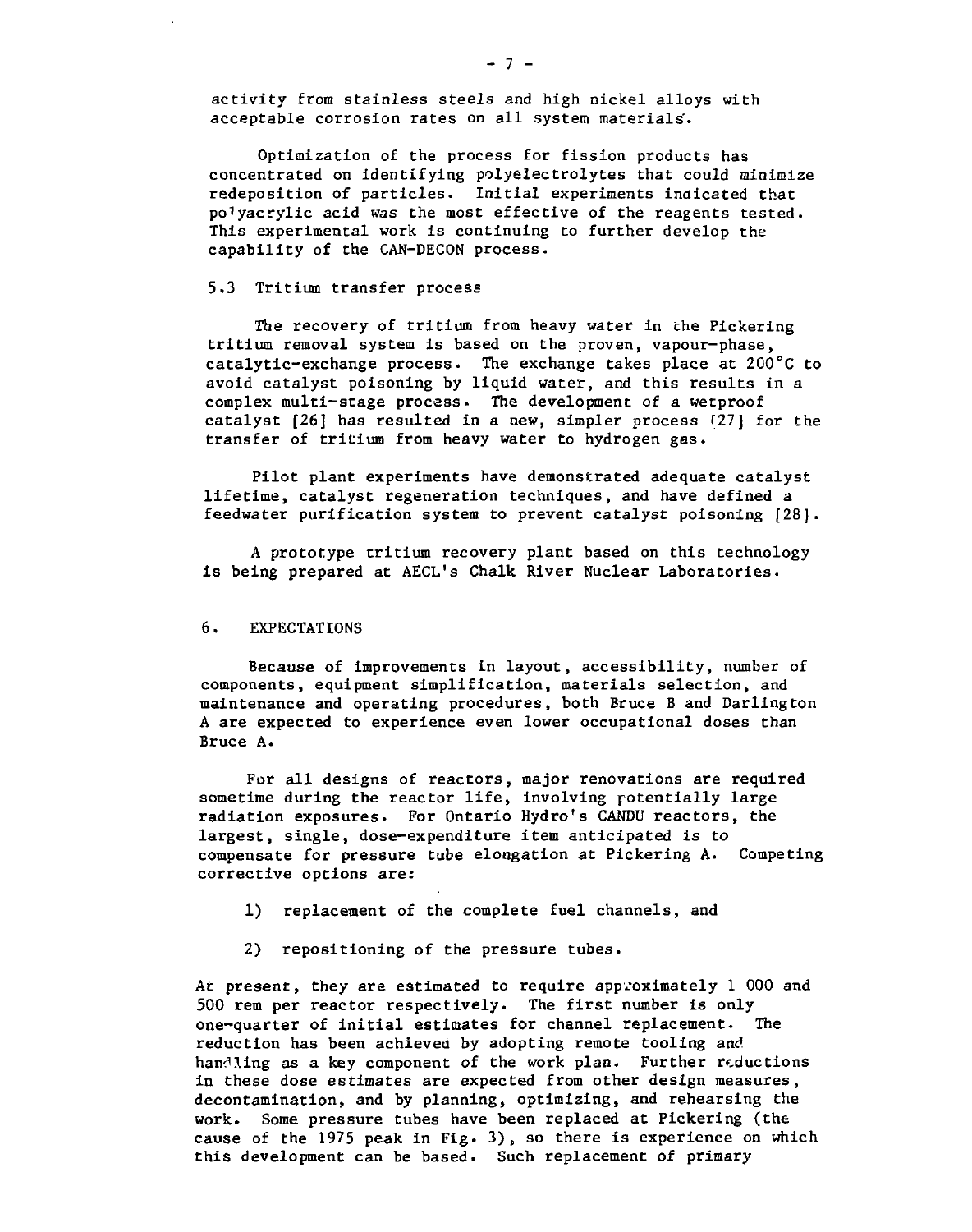circuit core components illustrates the flexibility of the CANDU design concept of pressure tubes as opposed to a single pressure vessel. Design improvements have ensured that fuel channel elongation will not be a cause for fuel channel replacement at Pickering B and subsequent stations.

Many of the techniques developed for CANDU reactors and applied at existing stations are applicable to LWRs. For example, the CAN-DECON process has been applied successfully several times to BWRs [22], and modifications tc the process make it applicable to PWRs [24J. Many of the equipment improvements to increase the period between maintenance work and to reduce the time needed to perform the maintenance, are applicable to components used in LWRs. Fundamental research into the processes that govern corrosion, the transport of corrosion products, and redeposition of the activated products, is valuable in reaching an understanding of the processes that take place in BWRs and PWRs.

Thus, the many developments that have collectively produced the current desirable situation in CANDU reactors have implications throughout the nuclear industry in helping to reduce the occupational exposures of nuclear workers around the world.

### REFERENCES

- [1] LeSURF, .T.E., WATSON, D.A. , WILSON, R., VIVIAN, G.A., Radiation Dose Reduction Programs for CANDU Nuclear Power Stations, paper 3.2-10, 10th World Energy Conf., Istanbul (1977).
- [2] DONNELLY, K.E., SENNEMA, L.J., BUJA-BIJUNAS, L., Occupational Risks within the Nuclear Power Generation Program, Canadian Nuclear Association Seminar on Nuclear Power Risks in Perspective, Toronto (1981).
- [3] KRASNODEBSKI, J., "Quality Engineering Program in Ontario Hydro", Quality Engineering (Proc. Canadian Nuclear Association Conf. Toronto, 1978) CNA, Toronto (1978) 15.
- [4] LISTER, D.H., WATSON, D.A,, "Reducing Radiation Sources in CANDU Nuclear Power Stations", Occupational Radiation Exposure in Nuclear Fuel Cycle Facilities (Proc. IAEA Symp. San Francisco, 1980) IAEA-SM-242/18, San Francisco (1980) 351.
- [5] HOWIE, G.R., Ontario Hydro's Nuclear Training Program, 3rd Symposium on Training of Nuclear Facility Personnel, Gatlinburg (1979).
- [6] LeSURF, J.E., Control of Radiation Exposures at CANDU Nuclear Power Stations, J. Br. Nucl. Eng. Soc.,  $16 \ 1 \ (1977)$  53.
- [7] MONTFORD, B., "Decontamination by Cycling Techniques at DPNGS", Proc. Am. Pwr. Conf., 35\_ (1973) 902.
- [8] PETTIT, P.J. et al., Decontamination of the Douglas Point Reactor by the CAN-DECON Process, Materials Performance, 19 (1980) 34.
- [9] TAYLOR, G.i'., "Heat Exchanger Tubing Materials for CANDU NGS", (Proc. XXII Nuclear Congress of Rome, 1977) Rome (1977) 251.
- [10] LISTER, D.H., "The Growth of Radiation Fields around CANDU Boilers", Water Chemistry of Nuclear Reactor Systems (Proc.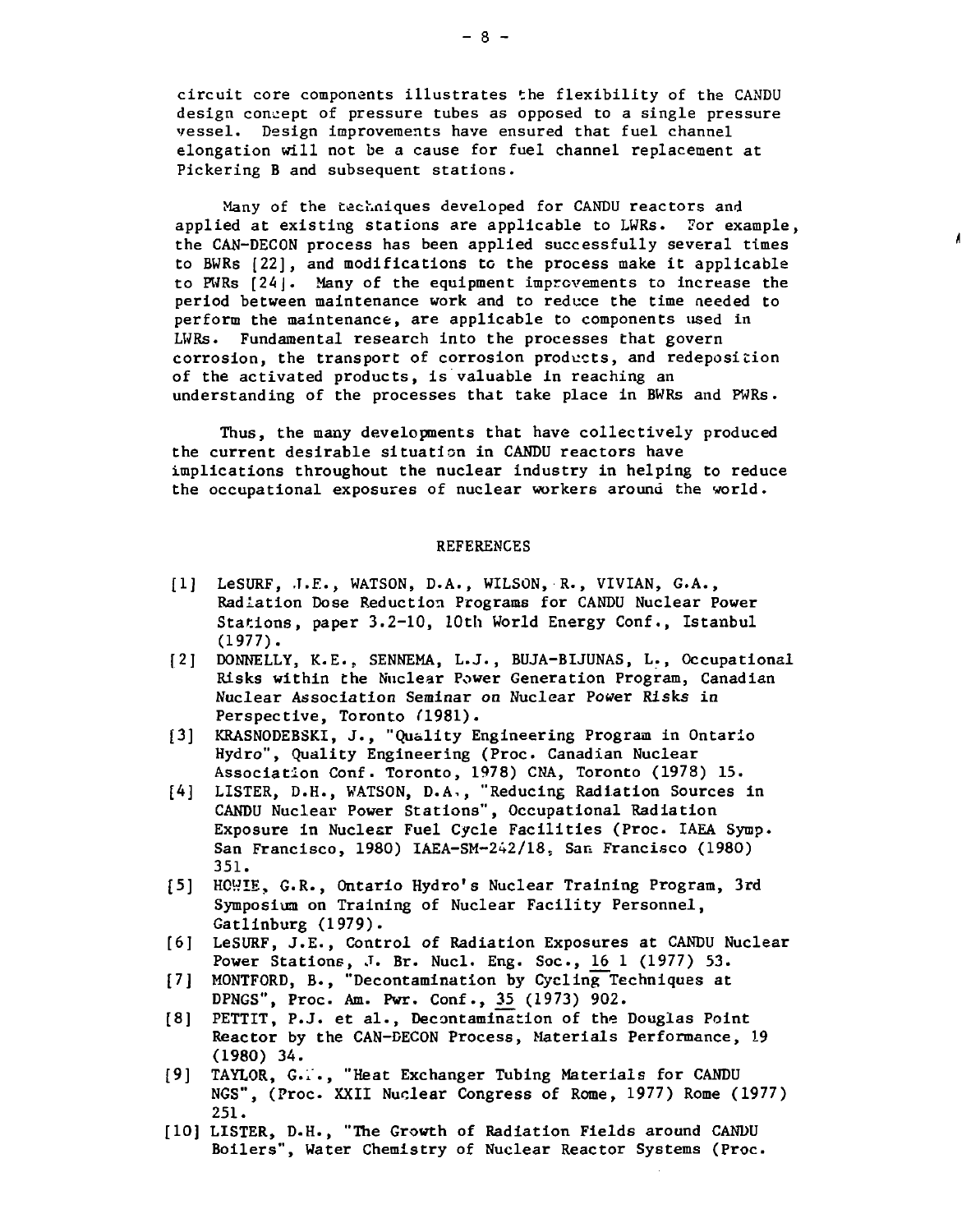BNES Int. Conf. Bournemouth, 1977) BNES, Bournemouth (1977) 207.

- [11] BURRILL, K.A., Corrosion Product Transport in Water Cooled Nuclear Reactors: Part 1, Can. J. Chem. Eng., 55 (1977) 54.
- [12] BURRILL, K.A., SHADDICK, A., Water Chemistry and" the Deposition of Corrosion Products on Nuclear Reactor Fuel: A Summary of Experimental Results, Atomic Energy of Canada Limited Rep. AECL-6952 (1980).
- [13] MacEWAN, J.R,, NOTLEY, M.J.F., WOOD, J.C., GACESA, M., CANDU Fuel: Past, Present, and Future, paper no. IAEA-CN-42/143, IAEA Int. Conf. on Nuclear Power Experience, Vienna (1982).
- [14] SENNEMA, L.J., MAAN, M.A., VIVIAN, G.A., "Tritium Control: Field Study at an Open Concept CANDU-PHWR Station", (Proc. 5th Int. Cong, of the Int. Radiation Protection Assoc, Jerusalem, 1980) RPA, Jerusalem 2 (1980) 233-236.
- [15] MAAN, M.A., ANYAS-WEISS, N., LORITZ, F., "A Study of Tritium Control in CANDU Power Stations", (Proc. ANS Symp. Dayton, Ohio, 1980) ANS, Dayton (1980).
- [16] ROSS-ROSS, P.A. et al., "Performance and Reliability of Primary Circuit Components in CANDU Reactors", Progress in Nuclear Energy, Pergamon Press, 6 (1976).
- [17] TATONE, O.S., PATHANIA, R., Atomic Energy of Canada Limited Rep. AECL-7689 (manuscript in preparation).
- [18] HEATHCOCK, R.E., LACY, C.S., "Graphite Beds for Coolant Filtration at High Temperature", Water Chemistry of Nuclear Reactor Systems (Proc. BNES Int. Conf., Bournemouth, 1977) BNES, Bournemouth (1977) 321.
- [19] MOSKAL, E.J., BOURNS, W.T., "High Flow, High Temperature Magnetic Filtration of the Primary Heat Transport Coolant of the CANDU Power Reactors", ibid 329.
- [20] LeSURF, J.E., SMEE, J.L., Nuclear Reactor Decontamination, Engineering Journal, 63 1 (1980) 12-16.
- [21] SMEE, J.L., CAN-DECON A Dilute Chemical Decontamination Process: Description and Application Experience, ASME Symp. on Experience and Plans for the Decontamination of Nuclear Power Plants, San Francisco, (1980).
- [22] BEAMAN, T.A., SMEE, J.L., Experience with Dilute Chemical Decontamination, Decontamination of Nuclear Facilities, ANS/CNA Int. Conf., Niagara Falls (1982).
- [23] LISTER, D.H., KUSHNERIUK, S.A., CAMPBELL, R.H., "The Transport of Radioactive Corrosion Products in 'ttgh-Temperature Water". III. "The Interaction of Dissolved Cobalt with Heated Zircaloy Surfaces" (manuscript in preparation).
- [24] T0R0K, J., An Oxidizing Pretreatment for the Decontamination of Austenitic Alloys by the CAN-DECON Process, Decontamination of Nuclear Facilities, ANS/CNA Int. Conf., Niagara Falls (1982).
- [25] BAUMGARTNER, E., TOROK, J., Colloid Particle Behaviour in CAN-DECON Decontamination, Decontamination of Nuclear Facilities, ANS/CNA Int. Conf., Niagara Falls (1982).
- [26] BUTLER, J.P., Hydrogen Isotope Separation by Catalyzed Exchange Between Hydrogen and Liquid Water, Separation Science and Technology, 3 (1980) 371-396.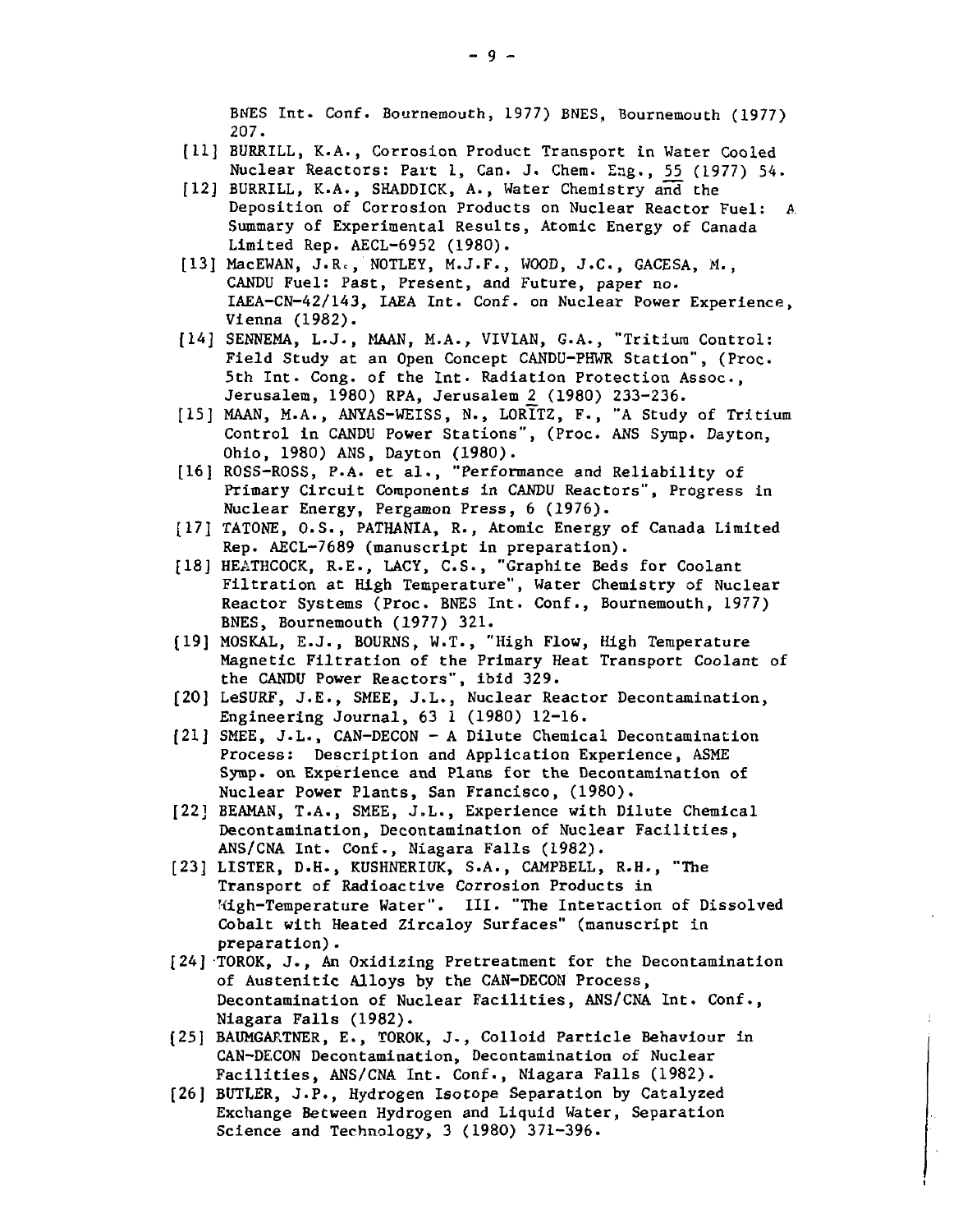- [27] DOMBRA, A.H., Process for the Extraction of Tritium from Heavy Water, (Patent Pending).
- [28] CHUANG, K.T., HOLTSLANDER, W.J., "Tritium Transfer Process using the CRNL Wet-Proof Catalyst", Tritium Technology in Fusion and Isotopic Applications (Proc. ANS Top. Meet. 1980), ANS (1980) 425.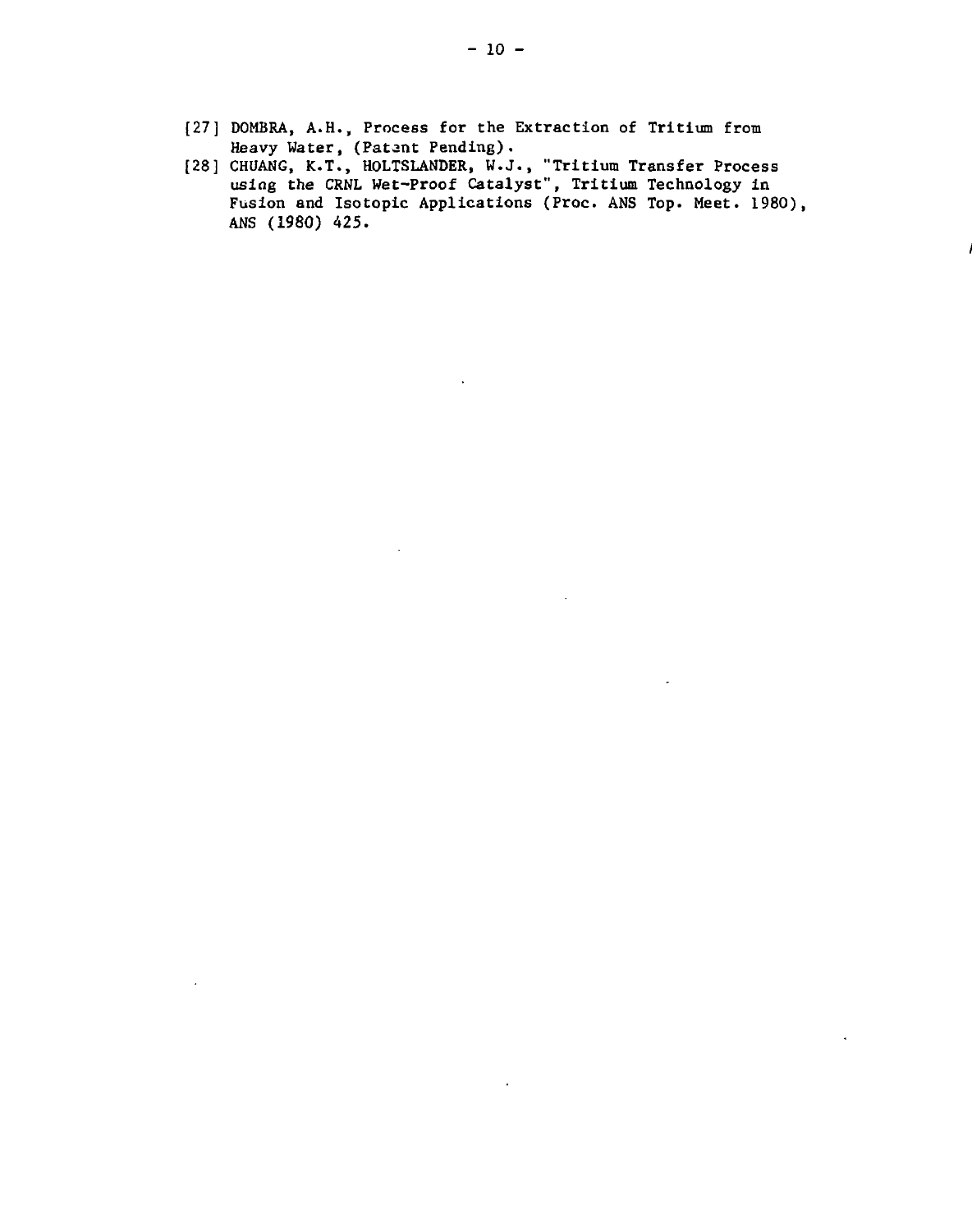

Á

**FIG- 1 TOTAL ANNUAL STATION DOSE AT CANDU PHW NUCLEAR GENERATING STATIONS**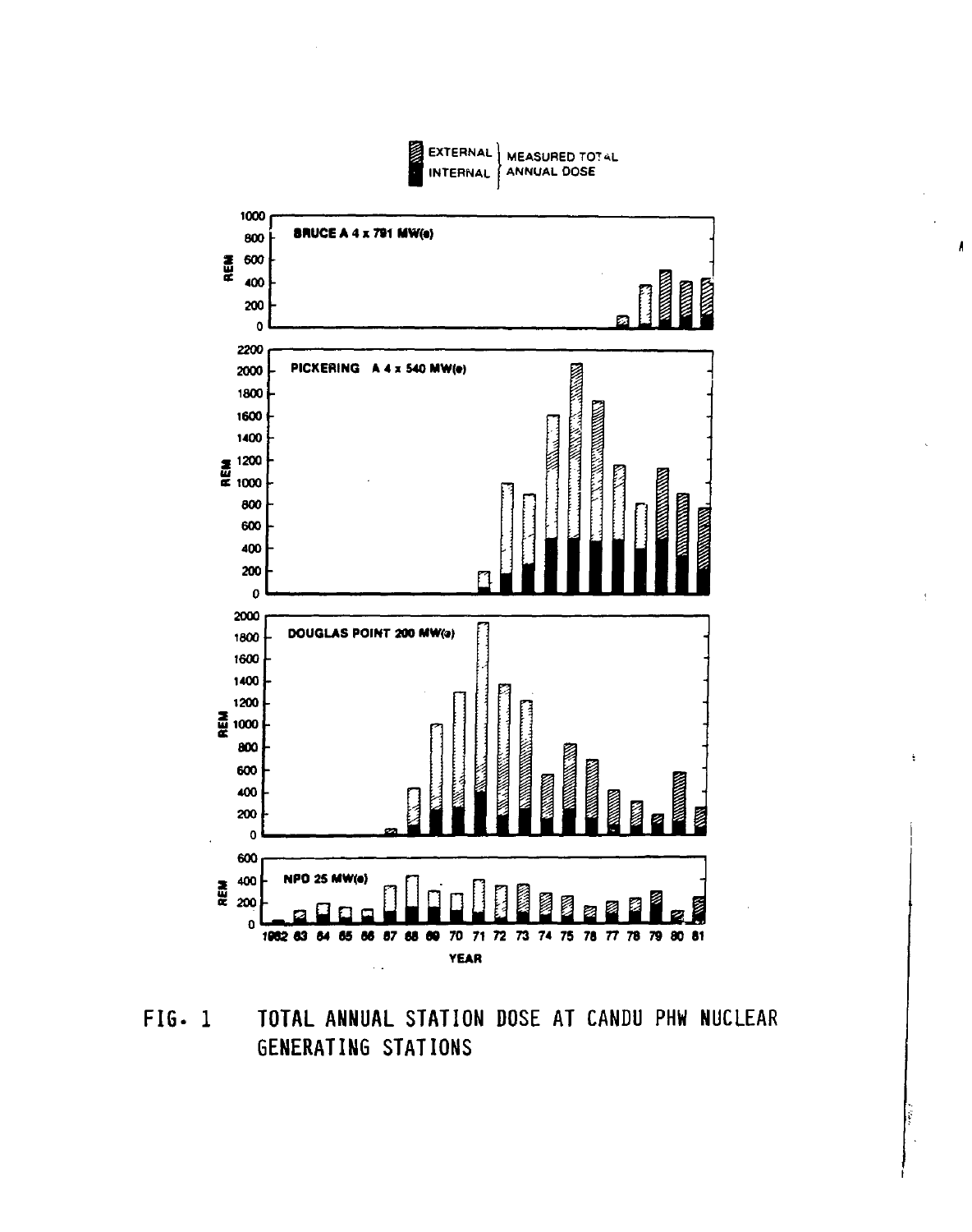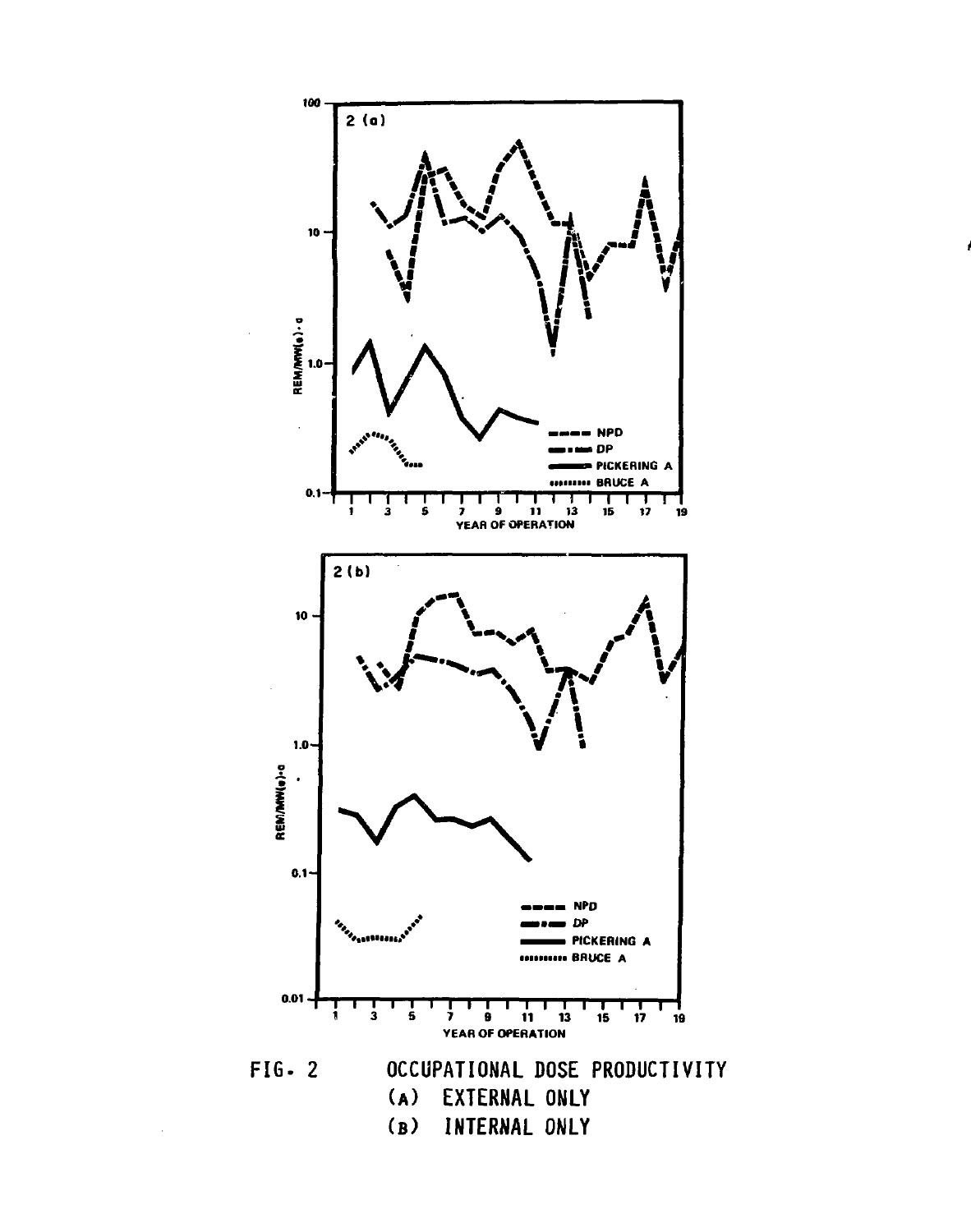

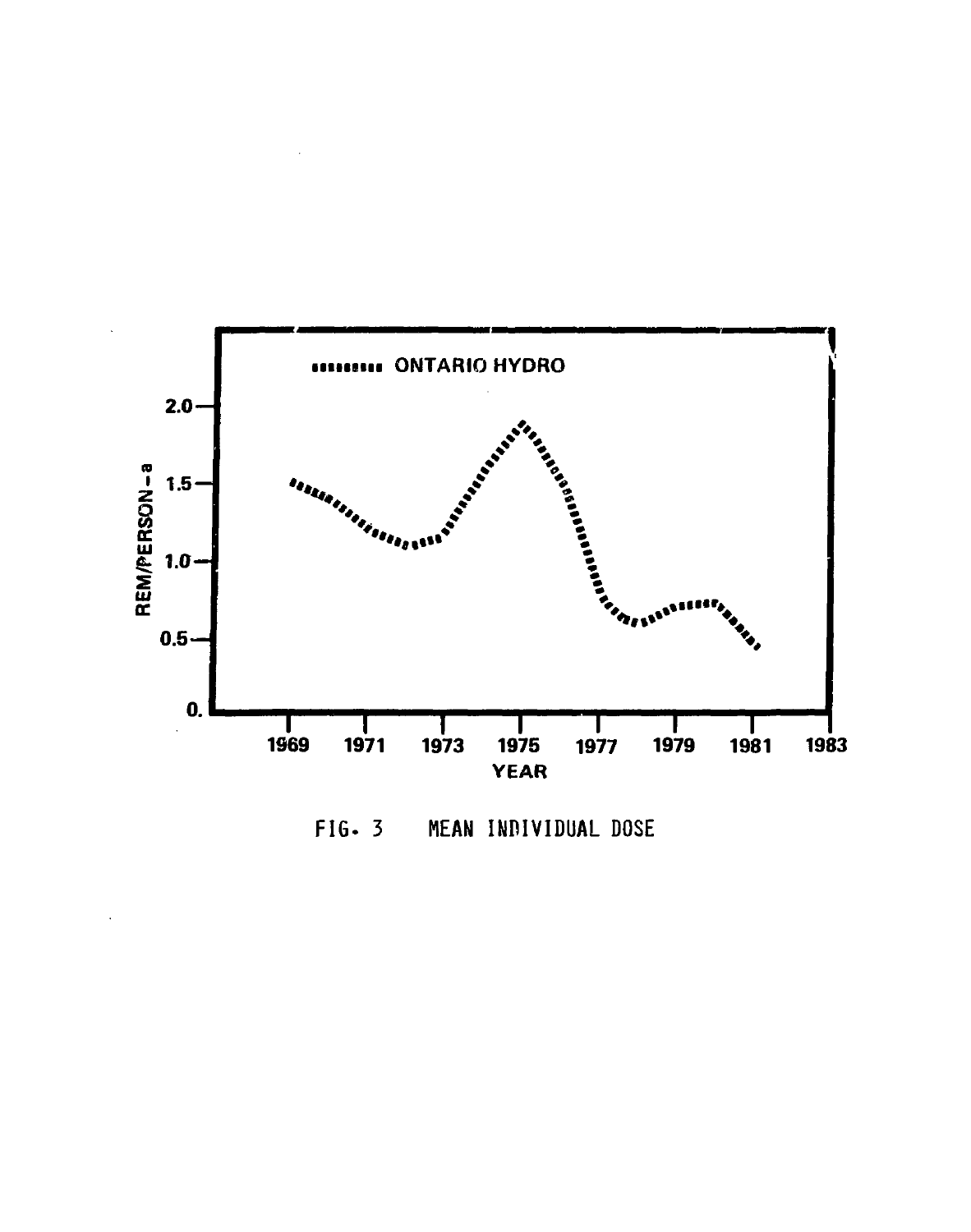

**FIG . H VERMONT YANKEE CLEANUP SYSTEM DECONTAMINATION/ RECONTAMINATION DATA**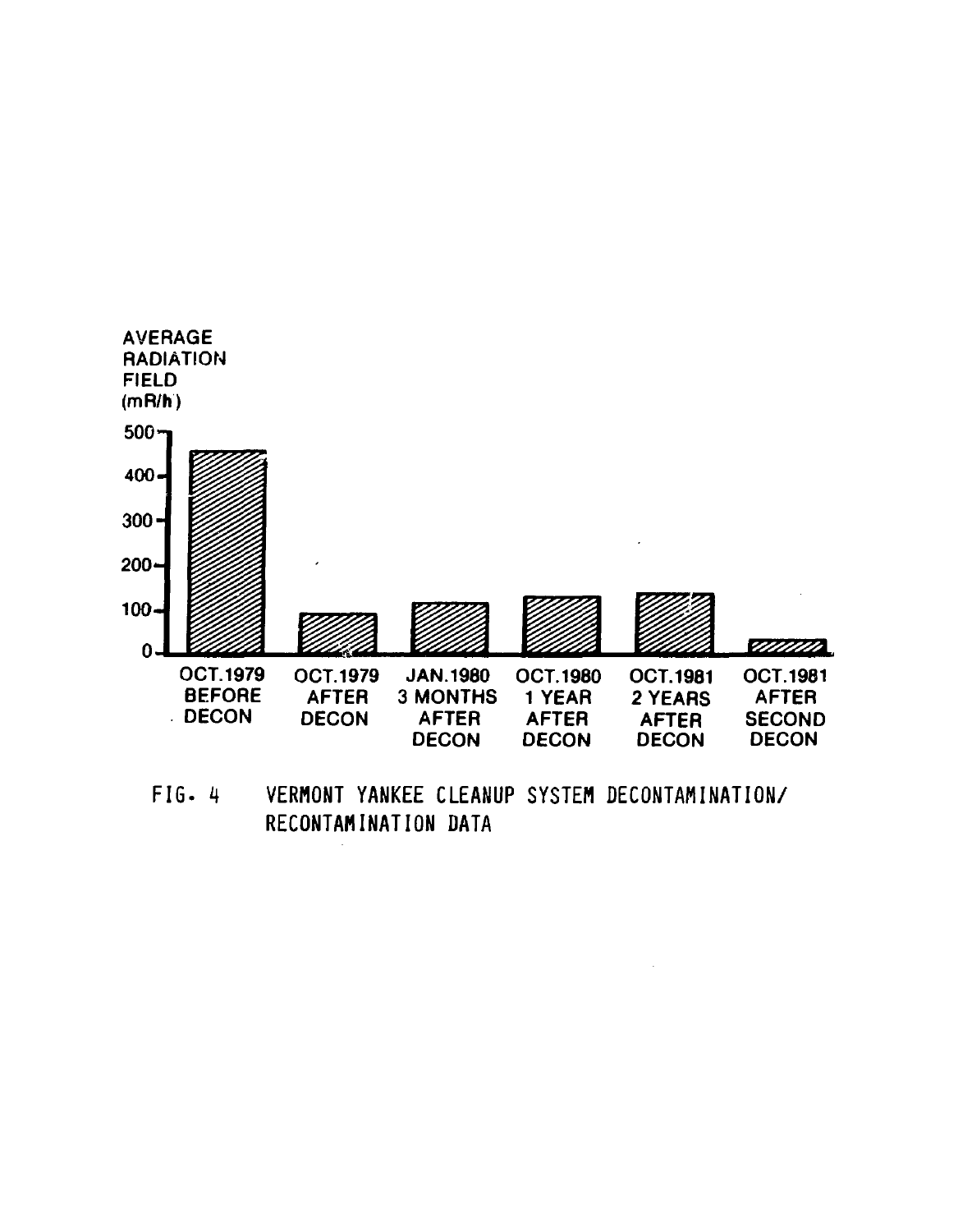### **ISSN 0067 - 0367**

**To identify individual documents in the series we have assigned an AECL- number to each.**

**Please refer to the AECL- number when requesting additional copies of this document**

**from**

**Scientific Document Distribution Office Atomic Energy of Canada Limited Chalk River, Ontario, Canada KOJ 1J0**

# **ISSN 0067 - 0367**

**Pour identifier les rapports individuels faisant** partie de cette série nous avons assigné **un num£ro AECL- h chacun.**

**Veuillez faire mention du numéro AECL- si vous demandez d'autres exemplatres de ce rapport**

au

**Service de Distribution des Documents Officiels** L'Energie Atomique du Canada Limitée **Chalk River, Ontario, Canada KOJ 1 JO**

**Price \$2.00 per copy Prix \$2.00 par exemplaire**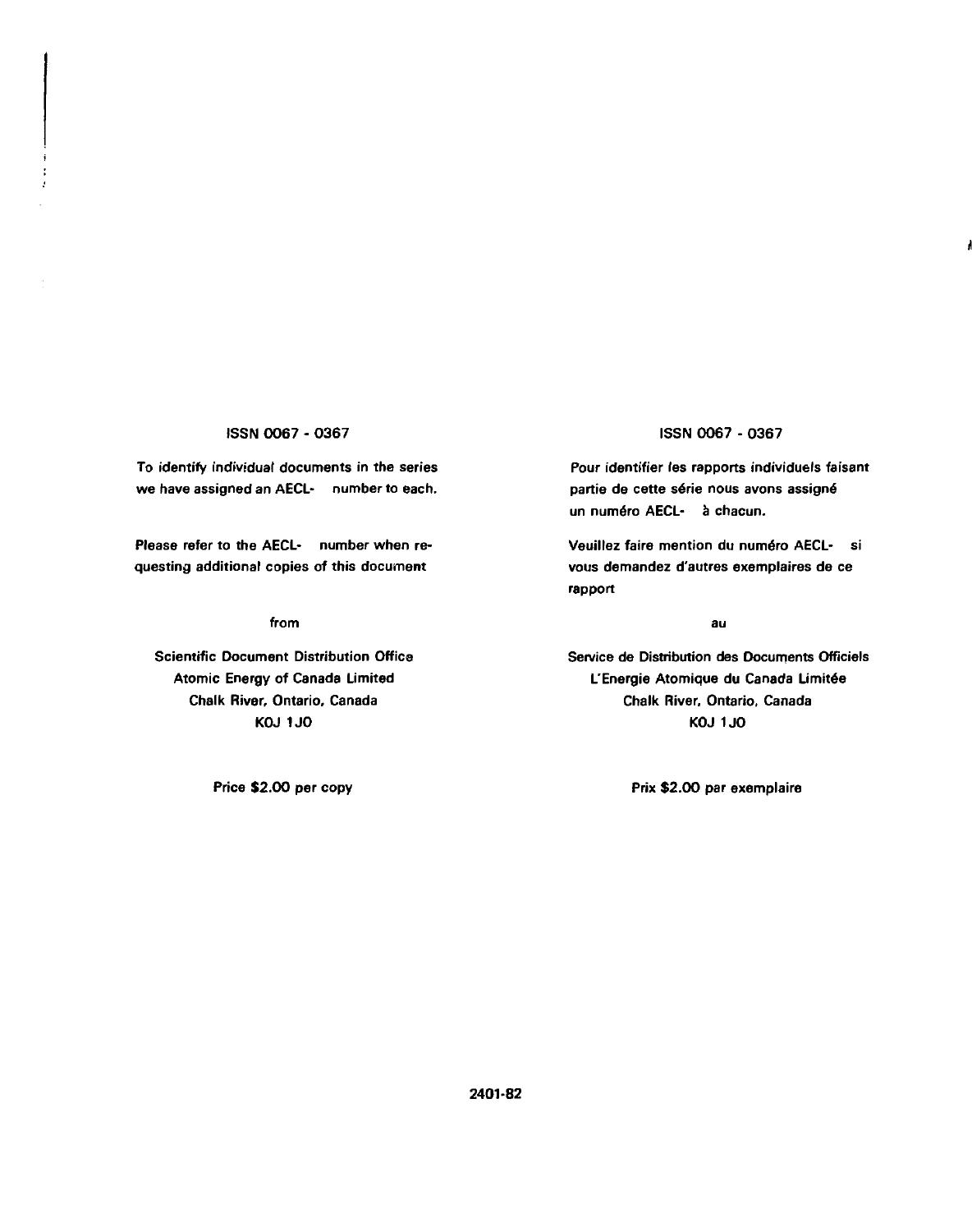CA8306355

**AECL-7769F**



ATOMIC ENERGY **KS LEWIS COMPANY** L'ÉNERGIE ATOMIQUE OF CANADA LIMITED **VALUE AND BUCANADA LIMITÉE** 

# **EXPOSITION DES TRAVAILLEURS AU RAYONNEMENT DANS LES CENTRALES NUCLÉAIRES CANDU**

# **Occupational Radiation Exposures at Canadian CANDU Nuclear Power Stations**

**J.E. LeSURF. G.F. TAYLOR, D. BARBER et L.J. SENNEMA**

Rapport IAEA-CN-42/147 présenté à la Conférence internationale de l'AIEA sur l'expérience avec l'énergie nucléaire, à Vienne, les 13-17 septembre 1982.

**(Also obtainable in English as AECL-7769)**

Chalk River Nuclear Laboratories Laboratoires nucleates de Chalk River

Chalk River, Ontario

September 1982 septembre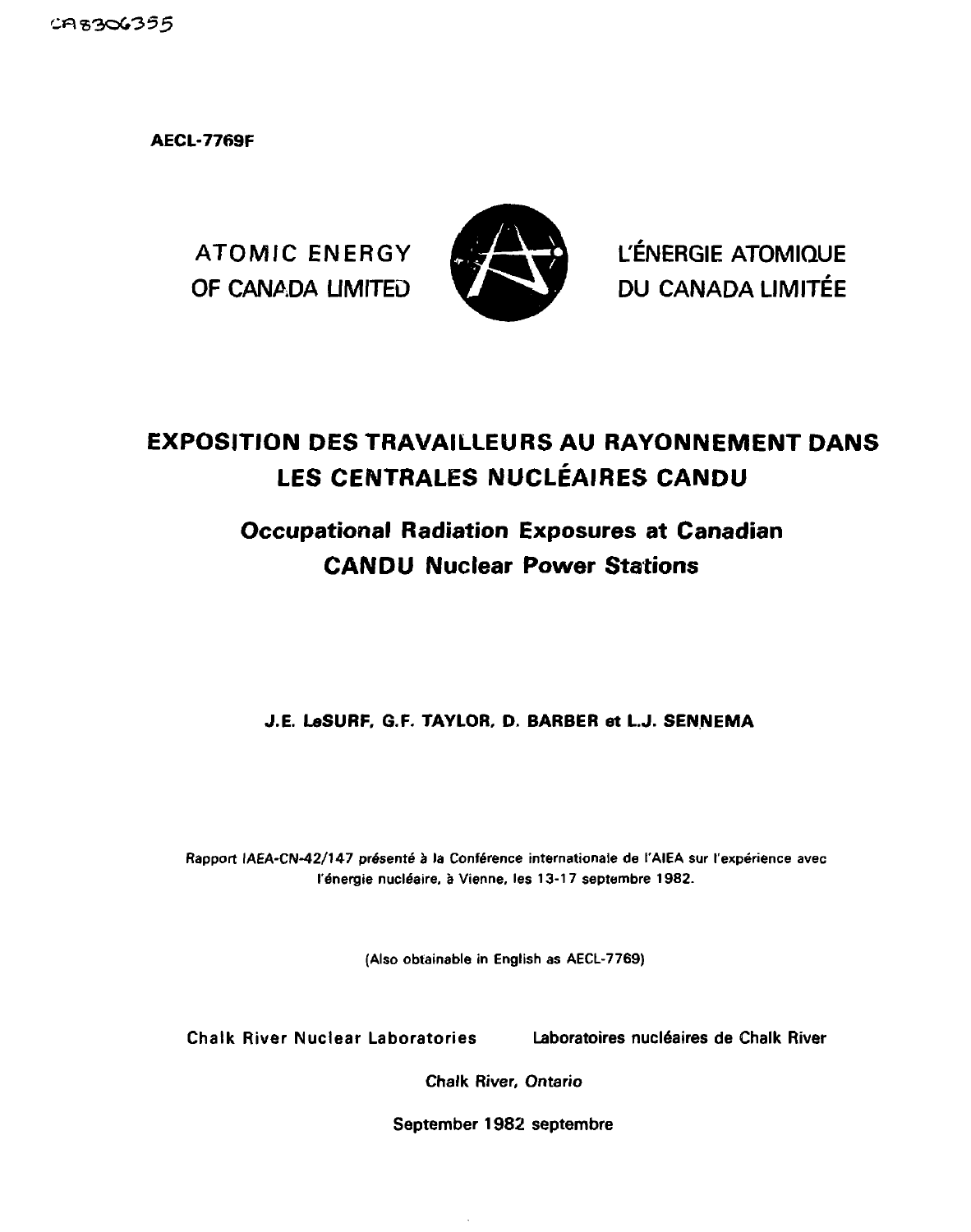**Les rapports presentes par l e Canada sont reprodults avec l a permission de 1'Agenee internationale de l'energi e atomtque e t le s auteurs. U s comprennent:**

 $\lambda$ 

 $\omega$ 

 $\mathcal{L}$ 

| $IABA-CN-42/36$  | <b>AECL-7761F</b> | IAEA-CN-42/145   | AECL-7767F        |
|------------------|-------------------|------------------|-------------------|
| $IAEA-CN-42/68$  | <b>AECL-7762F</b> | $IABA-CN-42/146$ | <b>AECL-7768F</b> |
| IAEA-CN-42/141   | <b>AECL-7763F</b> | IAEA-CN-42/147   | AECL-7769F        |
| IAEA-CN-42/91    | <b>AECL-7764F</b> | $IABA-CN-42/28$  | <b>AECL-7770F</b> |
| $IABA-CN-42/142$ | <b>AECL-7765F</b> | IAEA-CN-42/47    | <b>AECL-7771F</b> |
| IAEA-CN-42/143   | <b>AECL-7766F</b> | IAEA-CN-42/148   | AECL-7772F        |

l,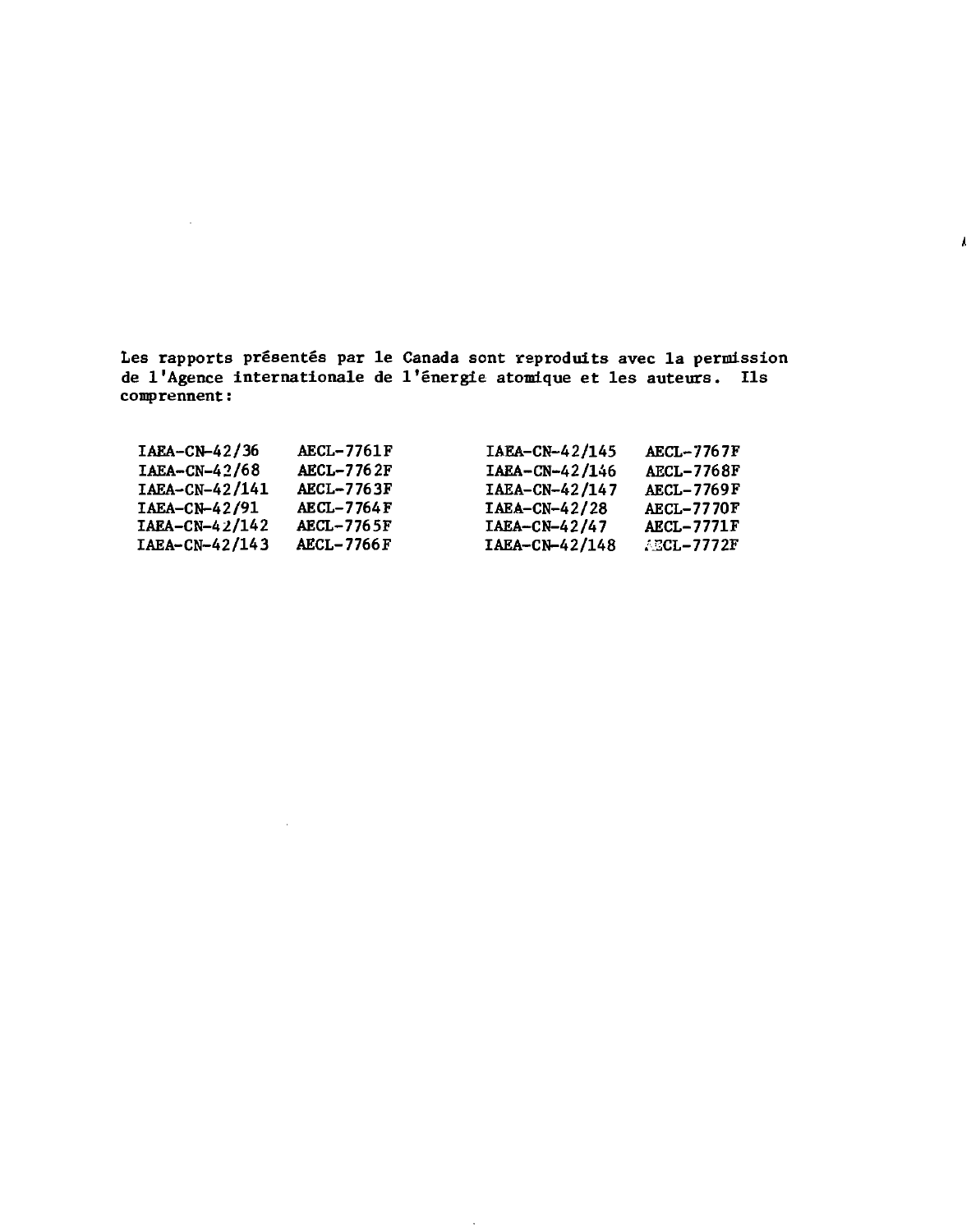**L'ENERGIE ATOMIQUE DU CANADA LIMITEE**

# **EXPOSITION DES TRAVAILLEURS AU RAYONNEMENT DANS LES CENTRALES NUCLEAIRES CANDU**

J.E. LeSurf London Nuclear Limited Niagara Falls, Ontario Canada

G.F. Taylor L'Energie Atomique du Canada, Limitée Société de Recherche Chalk River- Ontario Canada

D. Barber L'Energie Atomique du Canada, Limitée Société d'Ingénierie Mississauga, Ontario Canada

> L.J. Sennema Ontario Hydro Toronto, Ontario Canada

Rapport IAEA-CN-42/147 présenté â la Conférence internationale de l'AIEA sur l'expérience avec l'énergie nucléaire, à Vienne, les 13-17 septembre 1982.

(Also obtainable in English as AECL-7769)

Laboratoires nucléaires de Chalk River Chalk River, Ontario 1982 septembre

AECL-7769F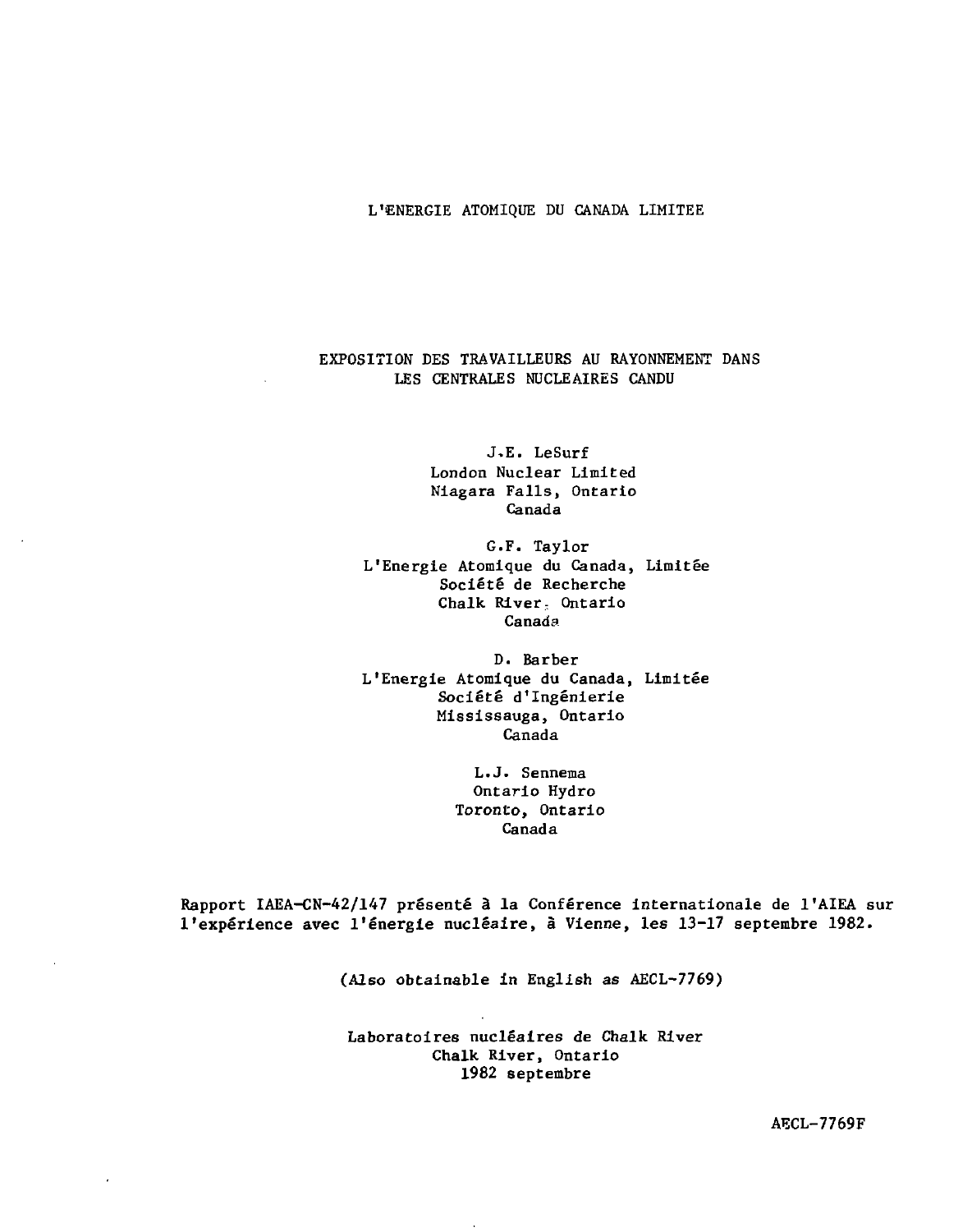OCCUPATIONAL RADIATION EXPOSURES AT CANADIAN CANDU NUCLEAR POWER STATIONS

by

J.E. LeSurf, G.F. Taylor, D. Barber and L.J. Sennema

# ABSTRACT

Pressurized Heavy Water Reactors (PHWRs) in Canada have achieved a steady reduction in both external and internal radiation exposure of workers, despite increasing age of the plants and increasing tritium concentrations in the primary coolant and moderator. Both the collective dose at each station and the mean individual dose per worker have been reduced.

This achievement has been facilitated by close collaboration between designers, operators, and suppliers of equipment and services. The location of several large, identical reactors on the same site has permitted sharing of experience and skilled workers between reactors. The reliable performance of equipment and the high capacity factor of CANDU (CANada Deuterium Uranium) reactors have contributed to corresponding low exposures.

Experts in radiation dose control are involved at every phase of the design of a new CANDU, and bring to bear experience from currently operating stations. Major design improvements include equipment layout, shielding, selection of materials, and enlarged purification capability. Significant operating factors include invariant water chemistry, improved equipment reliability, and maintainability. Tritium in the working environment is controlled by minimizing leakage, maximizing tritium removal from the environment, and well designed ventilation. Low tritium environments obviate the need for cumbersome protective clothing, thereby enabling work to be done more quickly with a large decrease in external dose, at the cost of a small increase in internal dose. Decontamination by several means, especially Redox cycling and the CAN-DECON1 dilute chemical regeneration process, have achieved reductions in radiation fields and hence worker exposure.

Many of the techniques which have been successfully applied at CANDU reactors are applicable to Light Water Reactors (LWRs). Some of them, notably the CAN-DECON process, are already being successfully applied at LWRs and contribute to the reduction of occupational exposure in the whole nuclear industry around the world.

lCAN-DECON is a Registered Trademark

 $(Also obtainable in English as AECL-7769)$ 

Chalk River Nuclear Laboratories Chalk River, Ontario 1982 September AECL-7769F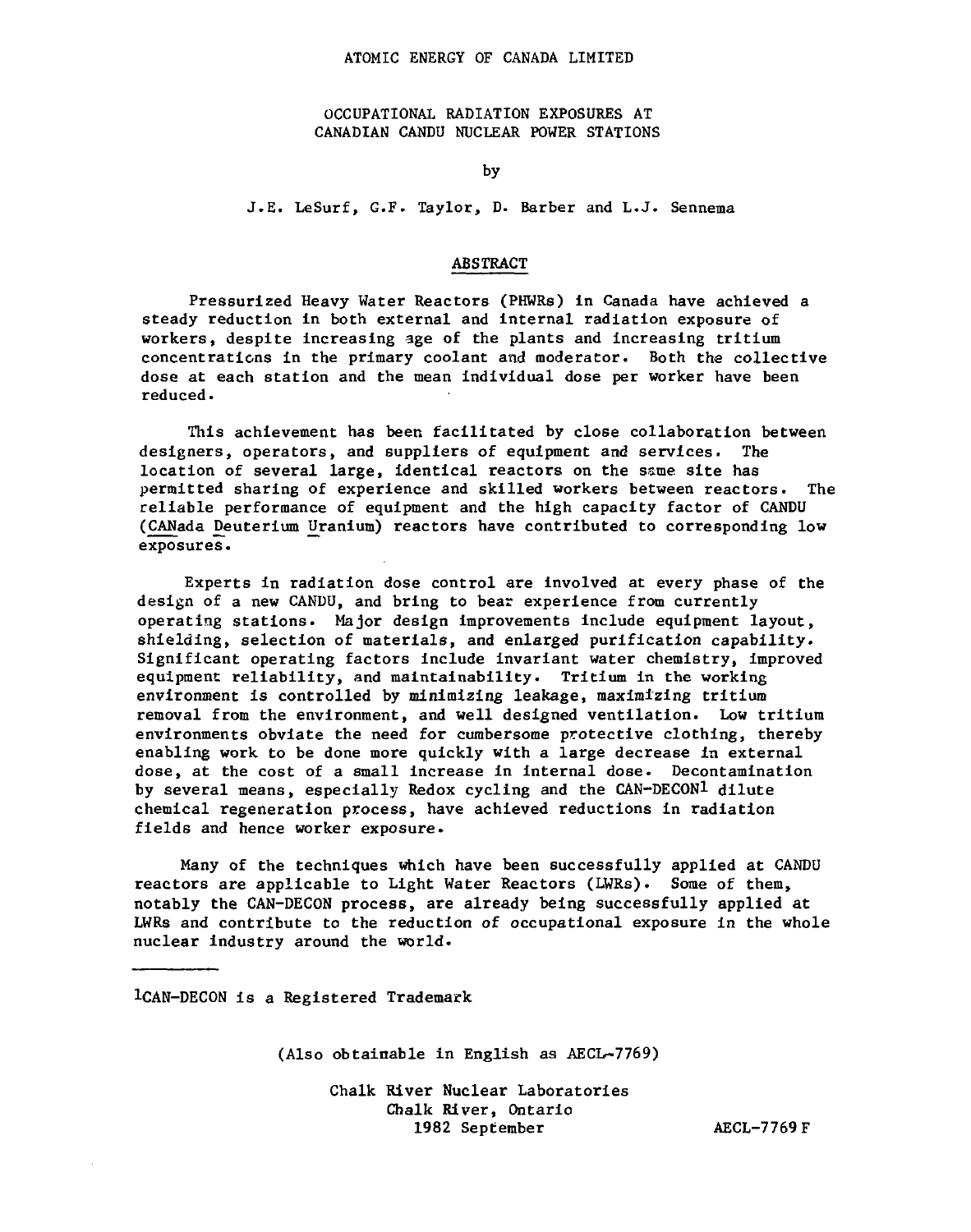## **EXPOSITION DES TRAVAILLEURS AU RAYONNEMENT DANS LES CENTRALES NUCLEAIRES CANDU**

### **RESUME**

Le développment des réacteurs à eau lourde sous pression (PHWR) du Canada a eu conme résultat une réduction constante de l'exposition interne et externe des travailleurs au rayonnement malgré l'âge des centrales et les concentrations croissantes de tritium dans le caloporteur et le modérateur. La dose collective pour chaque centrale ainsi que la dose individuelle moyenne par travailleur ont été réduites.

La collaboration intime entre les concepteurs, les opérateurs et les fournisseurs d'équipement et de services a permis d'atteindre plus facilement ces résultats. La situation de plusieurs réacteurs identiques, de puissance élevée, au même site a permis de partager l'expérience et les travailleurs spécialisés entre les réacteurs. La performance fiable de l'équipement et le facteur de capacité élevé des réacteurs CANDU (CANada Deutérium Uranium) ont contribué à réduire les doses d'exposition.

Des experts en contrôle de la dose de rayonnement participent à toutes les phases de la conception d'un nouveau CANDU et apportent l'expérience acquise dans l'opération de centrales existantes. Parmi d'importantes améliorations du concept, on compte la disposition de l'équipement, le blindage, le choix des matériaux, et une capacité de purification plus grande. Parmi les facteurs d'opération notables on peut inclure une chimie de l'eau invariable, une fiabilité de l'équipement et une naintenabilité améliorées. On contrôle le tritium dans le milieu de travail en réduisant les fuites, en enlevant au maximum le tritium du milieu et en utilisant un système de ventilation bien conçue. Les faibles niveaux de tritium enlève le besoin de vêtements protecteurs incommodes, ce qui permet d'effectuer les travaux plus rapidement et réduit beaucoup la dose externe au prix d'un faible accroissement de la dose interne. Grâce à la décontamination par plusieurs méthodes, particulièrement le cyclage Redox et le procédé de régénération du produit chimique dilué CAN-DECON<sup>1</sup>, on a pu réduire les champs de rayonnement et, par conséquent, l'exposition des travailleurs.

icAN-DECON est une marque déposée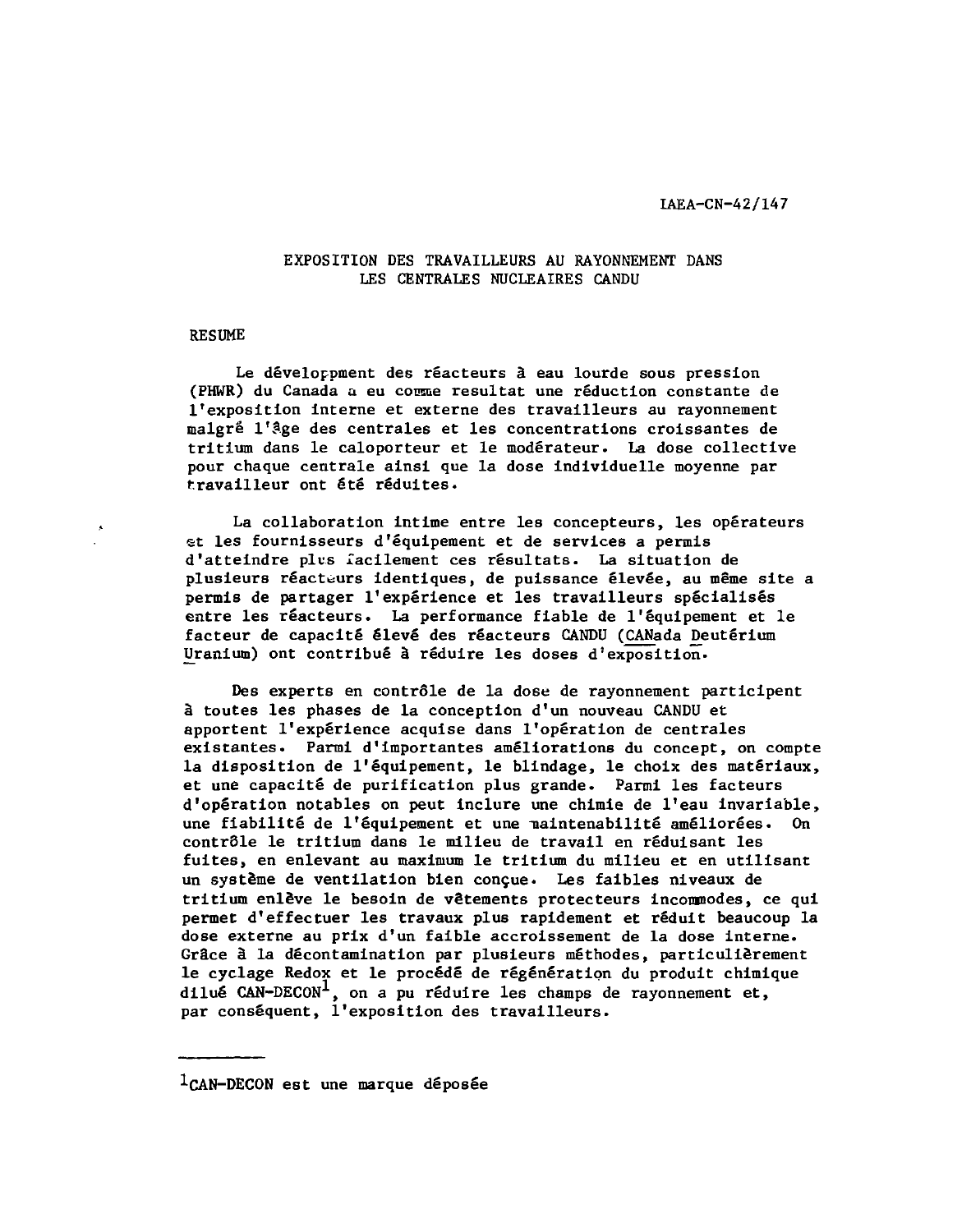Plusieurs techniques employées avec succès dans les réacteurs CANDU sont également utilisables dans les réacteurs à eau légère (LWR). Quelques-unes d'entre-elles, en particulier le procédé CAN-DECON, sont déjà utilisées avec succès dans les LWR et elles ont amené une réduction de l'exposition des travailleurs dans l'ensemble de l'industrie nucléaire du monde entier.

### 1. INTRODUCTION

Au Canada, on a étudié et mis en application des méthodes pour réduire l'exposition des travailleurs au rayonnement dans les réacteurs électrogènes depuis le début du programme des réacteurs CANDU. Grâce à la coopération entre l'Énergie Atomique du Canada, Limitée (EACL), Hydro-Ontario et l'industrie canadienne, on a pu réduire:

- 1) l'exposition totale pour chaque centrale (fig. 1) ,
- 2; la dose résultant de l'opération et de l'entretien des nouvelles centrales par rapport â celle des centrales plus anciennes (fig. 2), et
- 3) l'exposition annuelle moyenne par travailleur (fig. 3) .

Parmi les méthodes particulières développées pour réduire la dose [1, 2, 3, 4, 5] on compte: la chimie de l'eau; les matériaux résistant à la corrosion; les matériaux a faible teneur en cobalt; la décontamination; la filtration à chaud; l'amélioration de la fiabilité, de la maintenabilité et de l'accessibilité de l'équipement; l'amélioration du concept et de l'emplacement du blindage; la planification du travail afin de réduire l'exposition; de meilleures procédures d'opération et d'entretien; et de l'extraction du tritium des systèmes de  $D_2O$ et du milieu de travail; la formation et la vigilance du personnel; et bien d'autres améliorations secondaires qui, collectivement, contribuent au succès général obtenu. Les facteurs de capacité remarquables des réacteurs "ANDU et la pratique de construire plusieurs réacteurs identiques au même site ont également contribué largement â atteindre de doses affaiblies. Pour 1981, les facteurs de productivité de dose aux travailleurs pour les centrales nucléaires de Pickering A et de Bruce A ont été respectivement de 0.43 et 0.2 rem/MW(e)-a, valeurs considérablement plus faibles que celles généralement obtenues dans les réacteurs à eau sous pression (PWR) et les réacteurs â eau bouillante (BWR).

A cause d'une excellente fiabilité et d'une grande maintenabilité des éléments et des systèmes, les facteurs de capacité des réacteurs CANDU ont été très élevés, ce qui tend à produire une dose réduite et plus uniformément répartie. Les arrêts étant peu fréquents et de courte durée, la dose totale très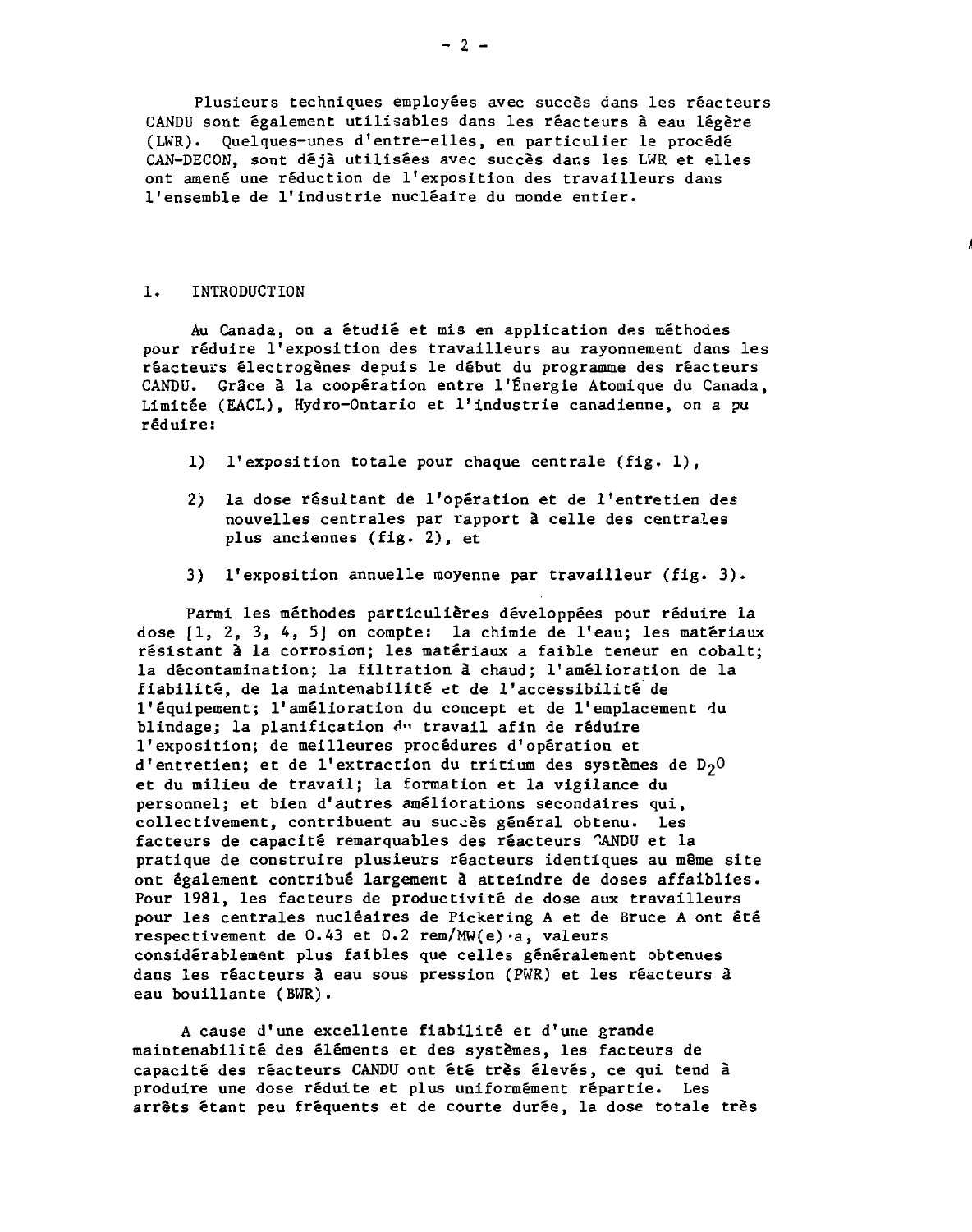**réduite résulte beaucoup plus des fonctions d'opération que des fonctions de maintenance à l'arrêt.**

### **2. PERFORMANCE ACTUELLE**

**Des améliorations telles que l'utilisation de matériaux à faible teneur en cobalt, une plus grande capacité de purification, et le contrôle de la chimie [4] ont réduit l'augmentation des champs de rayonnement. D'autres, telles qu'une meilleure disposition de l'équipement, l'augmentation de la puissance des réacteurs, la construction de centrales composé de plusiers réactuers identiques, le partage des travailleurs spécialisés, la formation intensive des opérateurs et du personnel de maintenance [5] et les données résultant de l'expérience acquise [3] contribuent à réduire la dose de façon plus indirecte.**

**La réduction de la dose commence lors de la phase de conception d'une nouvelle centrale, se poursuit lors du dessein et de la construction et continue jusqu'à la phase d'opération. On incorpore dès la conception de nouvelles centrales l'expérience ac-Mise lors de l'opération des anciennes centrales.**

**Pour chaque nouvelle centrale CANDU, on établit un programme complet de gestion de la dose qui tient compte, entre autres facteurs, des objectifs de dose, des critères de performance, des guides du dessein et de la valeur économique de chaque rem** épargné. Les experts en sûreté radiologique donnent des conseils **et des renseignements au concepteurs tout au long des phases d'ingénierie (conceptuels, préliminaires et détaillés). A la fin de chaque phase, on examine le concept afin de s'assurer que les mesures prises pour réduire le rayonnement sont adéquates.**

**On tient des relevés des recommandations et des améliorations et des doses d'exposition provenant de caches et de zones particulières. L'analyse de ces relevés sert à formuler des recommandations pour les concepts qui suivront.**

**Malgré la croissance normale des champs de rayonnement due à l'opération, on note une tendance générale vers la réduction de la dose collective et de la dose individuelle dans toutes les centrales.**

**Le fait que la dose interne et la dose externe par MW(e) -a de la nouvelle génération de centrales sont diminuées d'environ un ordre de grandeur par rapport â celles de la génération précédente illustre l'amélioration progressive de la conception et des performances d'opération des réacteurs CANDU (fig. 2) .**

#### **3. SOURCES D'EXPOSITION AU RAYONNEMENT**

### **3.1 Produits de corrosion activés**

**Les produits de corrosion activés étaient la principale source de champs de rayonnement auns les premiers réacteurs CANDU. Au début de la décennie 1970, on a lancé un programme général [6] avec lequel on a identifié les méthodes de décontamination afin de**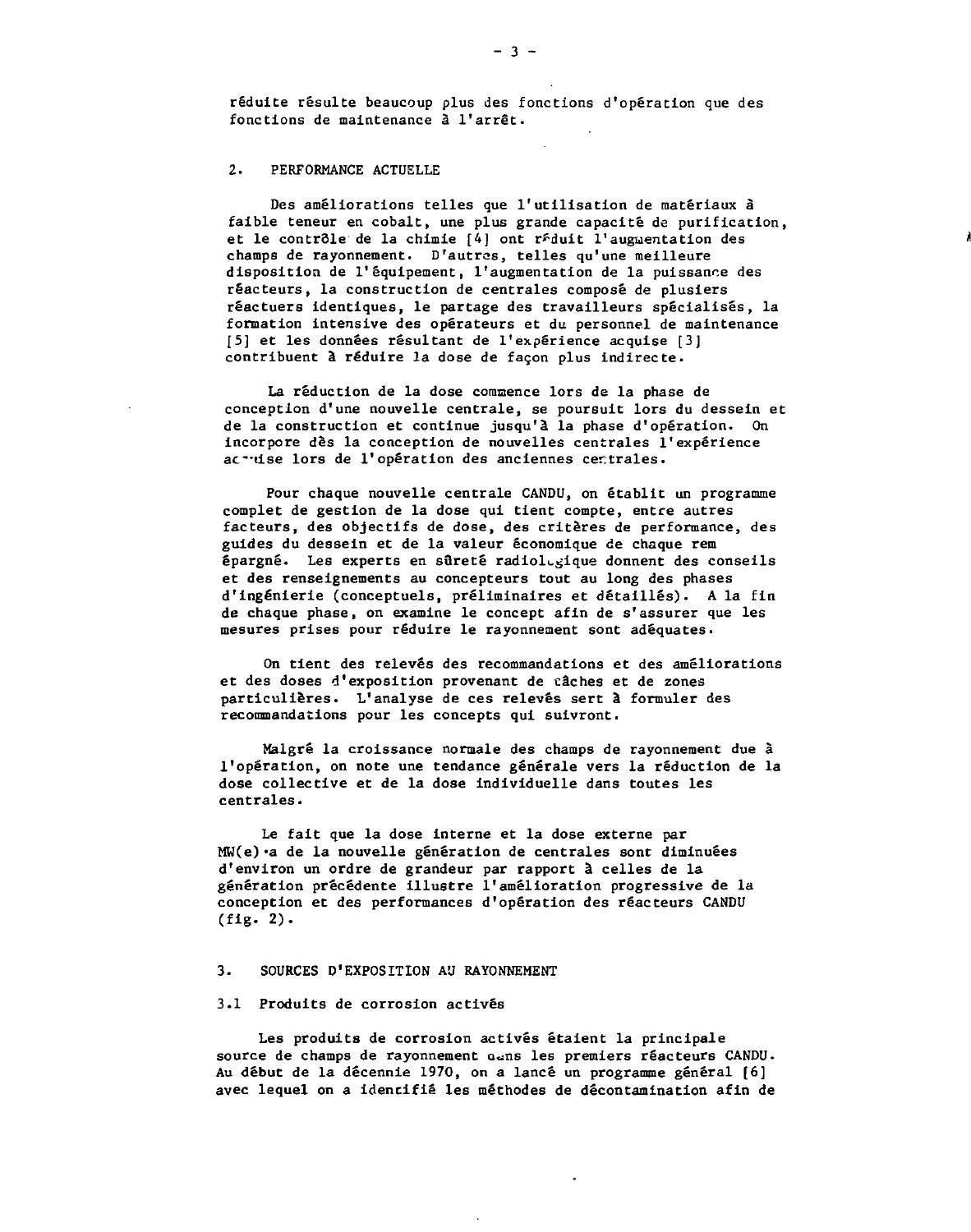réduire les champs [7, 8] , les matériaux qui ralentissent la croissance des champs [9, 10J et les paramètres de la chimie du caloporteur qui influencent cette croissance [11, 12]. Afin de réduire la quantité de produits de corrosion pouvant être activés, un bon contrôle de la chimie est nécessaire depuis la mise en service du réacteur et au cours de sa marche normale ou anormale. Le caloporteur et le modérateur étant séparés, le concept de CANDU-PWR permet de contrôler les paramètres chimiques dans d'étroites limites. Des études fondamentales [6] de la production, du transport, de l'activation et du dépôt des produits de corrosion ont permis d'obtenir des modèles mathématiques fiables qui ont résultés en l'optimisation des paramètres chimiques. Le contrôle chimique serré permet d'utiliser de l'acier de carbone comme matériel pour le circuit primaire et d'éviter ainsi la possibilité de fissuration qu'entraînerait l'emploi de l'acier inoxydable et les coûteuses réparations et les expositions au rayonnement élevées qui en résulteraient.

### 3.2 Produits de fission

Le combustible CANDU est très fiable [13]. Le concept des tubes de force du réacteur CANDU facilite la localisation et l'enlèvement du combustible défectueux du réacteur sans qu'il soit arrêté. Far conséquent, les champs de rayonnement dû aux produits de fission ont généralement été faibles. Toutefois, la réduction systématique des champs dû aux produits de corrosion ainsi que les défauts occasionnels du combustible, ont fait que les produits de fission sont devenus la principale source de rayonnement externe dans quelques réacteurs. On modifie actuellement les méthodes de decontamination optimisées initialement pour l'enlèvement des produits de corrosion, pour enlever les produits de fission plus efficacement.

### 3.3 Tritium

Le principal contaminant aéroporté au site des réacteurs CANDU est le tritium, un faible émetteur de particules bêta.

On a réduit les émissions et les doses d'exposition au tritium en:

- 1) réduisant les fuites,
- 2) récupérant l'eau lourde, et
- 3) en ventilant les zones de travail [14, 15].

L'étanchéité a toujours été une importante partie du dessein et de la fabrication des systèmes et des éléments des PHWR, du fait du coût élevé de l'eau lourde. Le souci de réduire les fuites a amené â améliorer le concept d'éléments individuels et à en éliminer d'autres, superflus. Ainsi, bien que les réacteurs de Bruce aient une plus grande taille que ceux de Pickering, ils comportent moins de vannes primaires (19 au lieu de 52) et de joints d'étanchéitê de pompes (A au lieu de 16), ce qui réduit les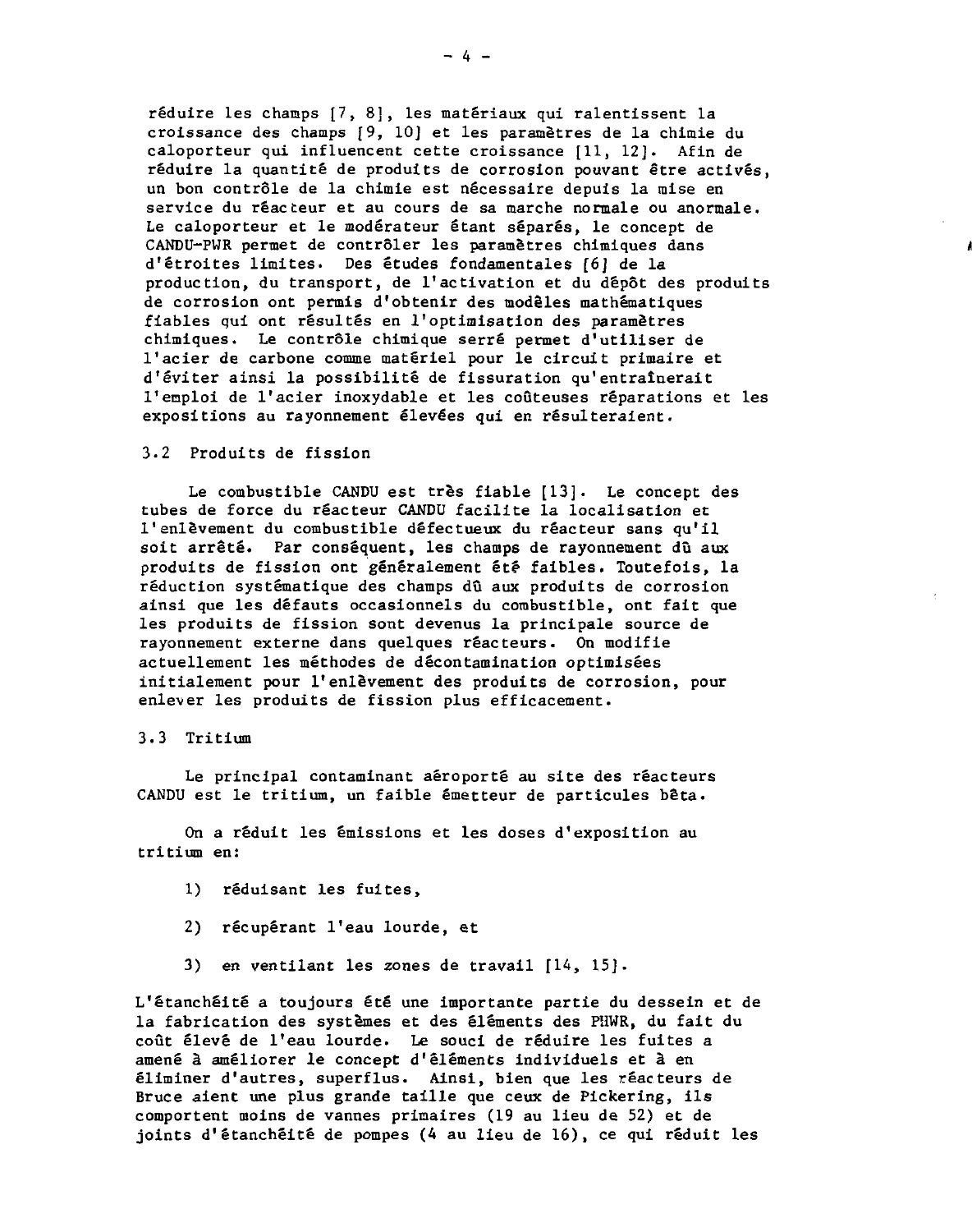chances de fuites de  $D_2O$  et, par conséquent, de TDO. On a monté des joints d'étanchéité à soufflet sur les petites soupapes et, sur les plus grandes, des garnitures à charge dynamique [16] afin de réduire davantage les fuites. Ces mesures, et d'autres du même genre, ont permis de réduire les pertes de  $D_2$ O dans les réacteurs CANDU-PHWR â <1% de la quantité totale d'eau par an.

 $\lambda$ 

On recueille les fuites dans des systèmes très efficaces de récupération d'eau lourde, y compris des sécheurs de récupération de vapeur. Après qu'on a installé des sécheurs améliorés â Pickering A, en 1979, la dose interne dans la centrale est passée de 450 rem en 1979 à 207 rem en 1981 (fig. 1) , bien que la concentration de tritium dans l'eau lourde du caloporteur et dans celle du modérateur ait augmenté.

Une réduction notable de la concentration du tritium dans l'atmosphère a, pour conséquence, des exigences moins rigoureuses en ce qui concerne la protection des opérateurs contre les inhalations de vapeurs tritiées. L'équipement protective est encombrant et, si on peut s'en dispenser, le travail se fait plus rapidement; l'augmentation de la dose interne est moins que la réduction de la dose externe. D'une façon générale, la dose externe est le triple de la dose interne, dans les centrales CANDU.

Du fait que les concentrations de tritium dans le  $D_2$ O augmentent dans les dernières années de la vie de la centrale, on y gagne beaucoup à avoir un procédé d'élimination du tritium. On construit un système à Pickering qui limitera l'activité du tritium dans le modérateur à 5 Ci/kg D<sub>2</sub>O et à 0.5 Ci/kg D<sub>2</sub>O dans l'eau lourde du système de caloportage. Grâce à cette installation, la dose interne des travailleurs, déjà faible, sera encore réduite davantage.

### 4. DES DEVELOPPEMENTS QUI ONT FAIT LEURS PREUVES

Le caloporteur peut bouillir dans les centrales PHWR avancées et, de ce fait, on a choisi l'Inconel 600 pour les tubes du générateur de vapeur â Bruce A et B au lieu du Monel 400 utilisé â Pickering A et B [9]. Les tubes des centrales les plus récentes sont en Incoloy 800, ce qui assure une meilleure protection contre la corrosion et une diminution de la quantité de produits de corrosion activables dégagés dans le caloporteur [9]. Parmi les améliorations, on compte aussi l'adoption de condenseurs étanches, l'élimination des alliages de cuivre dans les échangeurs de chaleur, et le contrôle de la chimie afin de minimiser le transport des produits de corrosion dans le générateur de vapeur. Ces dispositions ont réduit la probabilité de défaillance des tubes du générateur de vapeur. Le tableau I donne une comparaison du nombre total des défaillances de tubes.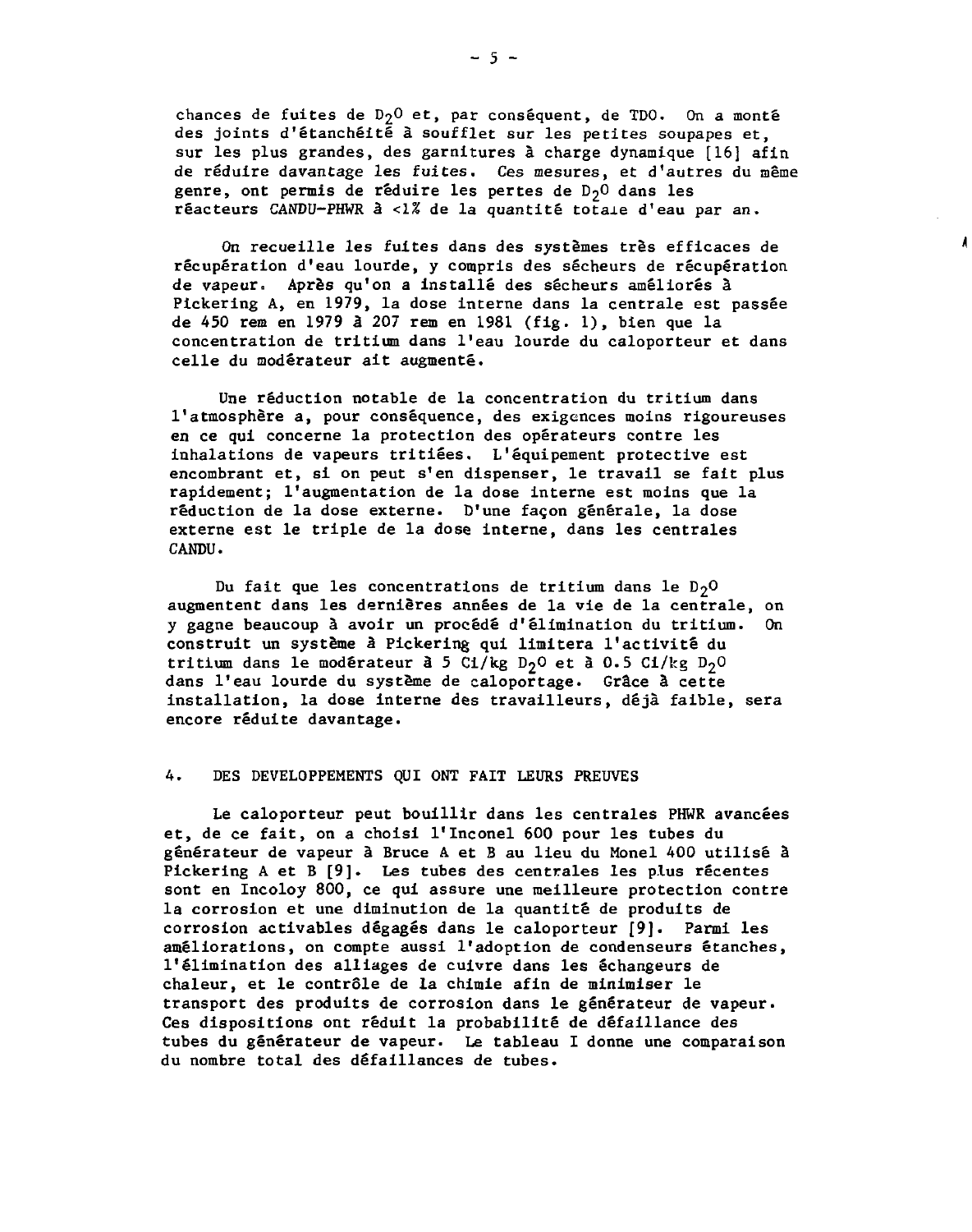| Type de<br>réacteur  | Nombre de<br><b>réacteurs</b> | Nombre de<br>tubes de G.V. | Nombre de<br>défaillances | % des tubes<br>défectueux |
|----------------------|-------------------------------|----------------------------|---------------------------|---------------------------|
| CANDU                | 12                            | 300 599                    | 63                        | 0.02                      |
| PWR et<br><b>BWR</b> | 85.                           | 1 061 688                  | 22 351                    | 2.1                       |

### **TABLEAU 1 PERFORMANCE DES TUBES DE GENERATEUR DE VAPEUR JUSQU'AU 31 DECEMBRE 1980 [17]**

**A partir du réacteur Bruce A, les moteurs de pompes principales du système de caioportage et les joints étanches ont été disposés hors du confinement, une barrière contre le tritium et un blindage se trouvant au-dessus de la volute des pompes. Ceci permet d'avoir accès aux moteurs et aux presse-étoupes des pompes tout en minimisant l'exposition du personnel de maintenance aux champs de rayonnement provenant des tuyaux d'alimentation et des collecteurs du système de caioportage. On a développé des joints d'ëtanchéité de pompe qu'on ne devra remplacer que tous les cinq ans. L'examen des joints d'étanchêité de pompe en service pendant 3 ans et demi à Bruce permet de penser que l'objectif de cinq ans sera atteint. Un autre exemple de blindage est la mise en pratique du concept développé pour CANDU qui consiste â blinder les générateurs de vapeur jusqu'en haut des faisceaux tubulaires.**

**L'enlèvement des particules suspendues par purification du système de caioportage a êtë insignifiant. Les centrales en opération ont, normalement, une période de demi—valeur de purification de deux â quatre heures. Pour que l'enlèvement des particules suspendues soit efficace, il faudrait que la période de demi-valeur de filtration ne soit que de vingt minutes. Toutefois, comme indiquent les résultats obtenus â Bruce A, les doses d'exposition totales sont faibles et acceptables. De ce fait, il n'est pas nécessaire d'atteindre des vitesses d'écoulement de purification élevées. Mais on a quand même développé deux types de filtres haute température [18, 19] qu'on pourra installer rapidement au besoin.**

**On a développé deux nouveaux procédés de décontamination au Canada, le cyclage Redox [7] et le procédé de régénération du produit chimique dilué CAN-DECON<sup>1</sup> (20]. Le cyclage Redox, qui comporte l'addition alternée d'hydrogène et d'oxygène pour faciliter la dissolution des oxydes métalliques, a été utilisé â Douglas Point au début de la décennie 1970; il a permis une réduction notable des champs existant dans les générateurs de vapeur [1].**

**On a utilisé le procédé CAN-DECON avec succès dans l'ensemble des systèmes de caioportage (y compris le combustible) des réacteurs Gentilly-1 (1973) et Douglas Point (1975); depuis, on l'a utilisé très souvent pour les sous-systèmes et les elements isolés à Douglas Pc\*ut, à Pickering et à Bruce.**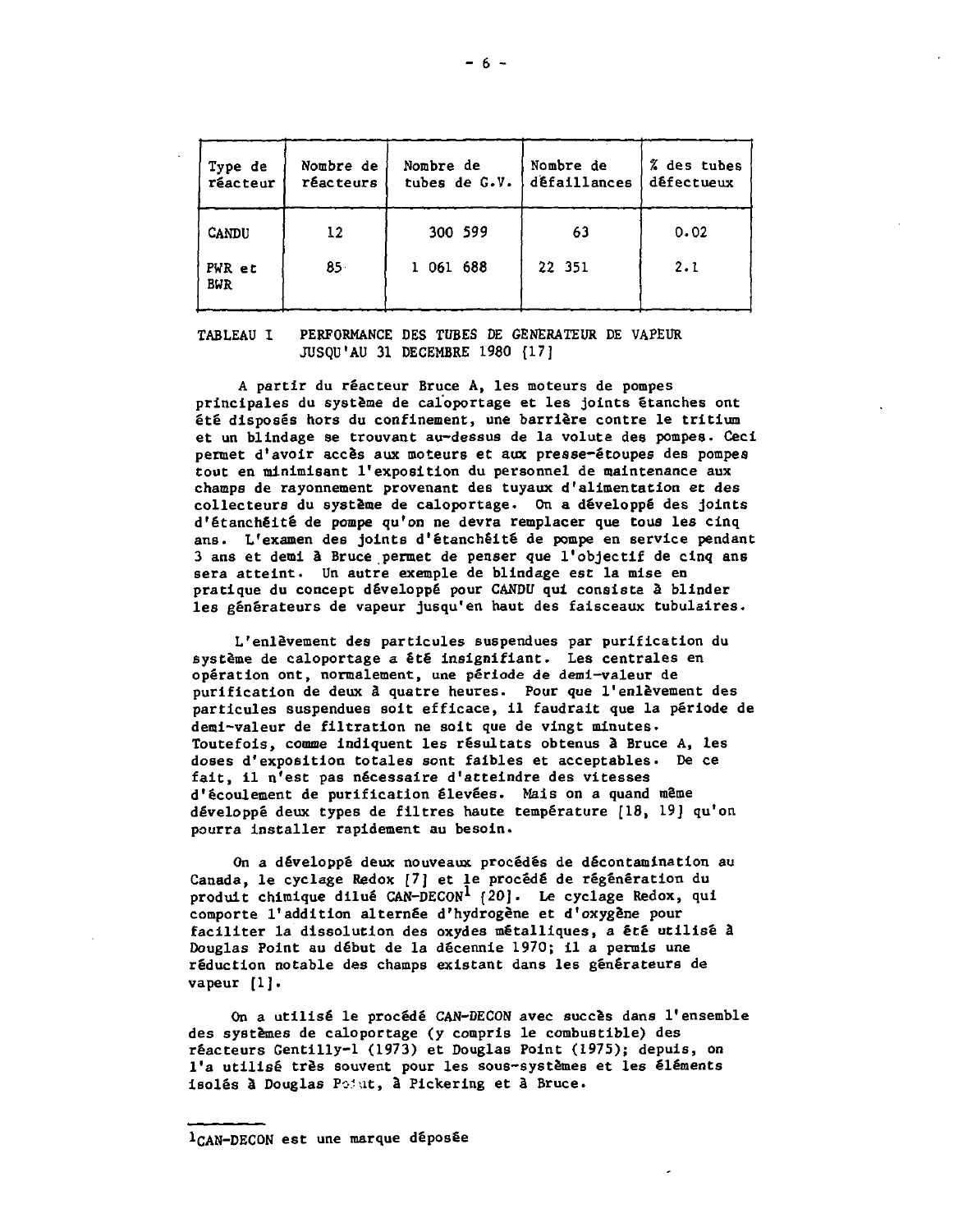Ce procédé [21] consiste à ajouter directement au système à décontaminer des agents organiques complexants afin d'obtenir une concentration d'environ 0.1% poids. On enlève les métaux dissouts pour résine cationique, ce qui régénère aussi le réactif. A la fin de la decontamination, qui n'oblige pas à enlever le combustible et ne demande que quelques jours d'arrêt, on enlève le réactif à l'aide d'une résine anionique. Ainsi, aucun déchet liquide n'est produit et le volume des déchets solides est très réduit. Un traitement de passivation après la decontamination minimise la recontamination. La figure 4 illustre les facteurs de décontamination élevés et le faible taux de recontamination obtenus dans un BWR après deux applications de CAN-DECON à deux ans d'intervalle. D'autres applications de CAN-DECON dans des LWR ont eu de tout aussi bons résultats [22].

### 5. NOUVEAUX DEVELOPPEMENTS

### 5.1 Transport des produits de corrosion

Dans le mécanisme accepté de transport des produits de corrosion dans les réacteurs refroidis â l'eau, les particules en suspension provenant du caloporteur se déposent dans le combustible, deviennent radioactives et se dissoudent dans le caloporteur chauffé. Selon une étude qu'on vient d'achever [23], à de très faibles niveaux des particules suspendues (<1  $\mu$ g/kg D<sub>2</sub>0), le cobalt dissout provenant du caloporteur peut se déposer directement sur le combustible. Le dépôt ne dépend ni du flux de chaleur ni du degré d'ébullition. La quantité de dépôts constatée expérimentalement ne représente qu'une petite fraction de celle qu'on trouve dans le combustible CANDU. Ce travail est un exemple récent de la connaissance fondamentale qu'on acquiert sur les processus de transport des produits actifs qui permet la minimisation chimique de l'accroissement du champ de rayonnement.

# 5.2 Développement du procédé de decontamination

Le développement du procédé CAN-DECON, a surtout porté sur l'amélioration de l'efficacité du procédé pour les aciers inoxydables [24] et sur la décontamination quant aux produits de fission [25]. On a déterminé trois pré-traitements efficaces pour rendre solubles les films riches en chrome des solutions CAN-DECON. Chacun d'entre eux conforme au principe de base CAN-DECON des réactifs dilués et des faibles vol mes de déchets radioactifs solides. Combiné au traitement normalisé CAN-DECON, chacun de ces traitements entraîne l'élimination de >9Q% de la radioactivité des aciers inoxydables et des alliages à haute teneur en nickel tout en obtenant des taux de corrosion acceptables pour tous les matériaux du système.

L'optimisation du procédé pour les produits de fission a surtout porté sur la détermination des polyêlectrolytes qui minimisent le nouveau dépôt des particules. Selon les premières expériences, l'acide polyacrylique est le réactif le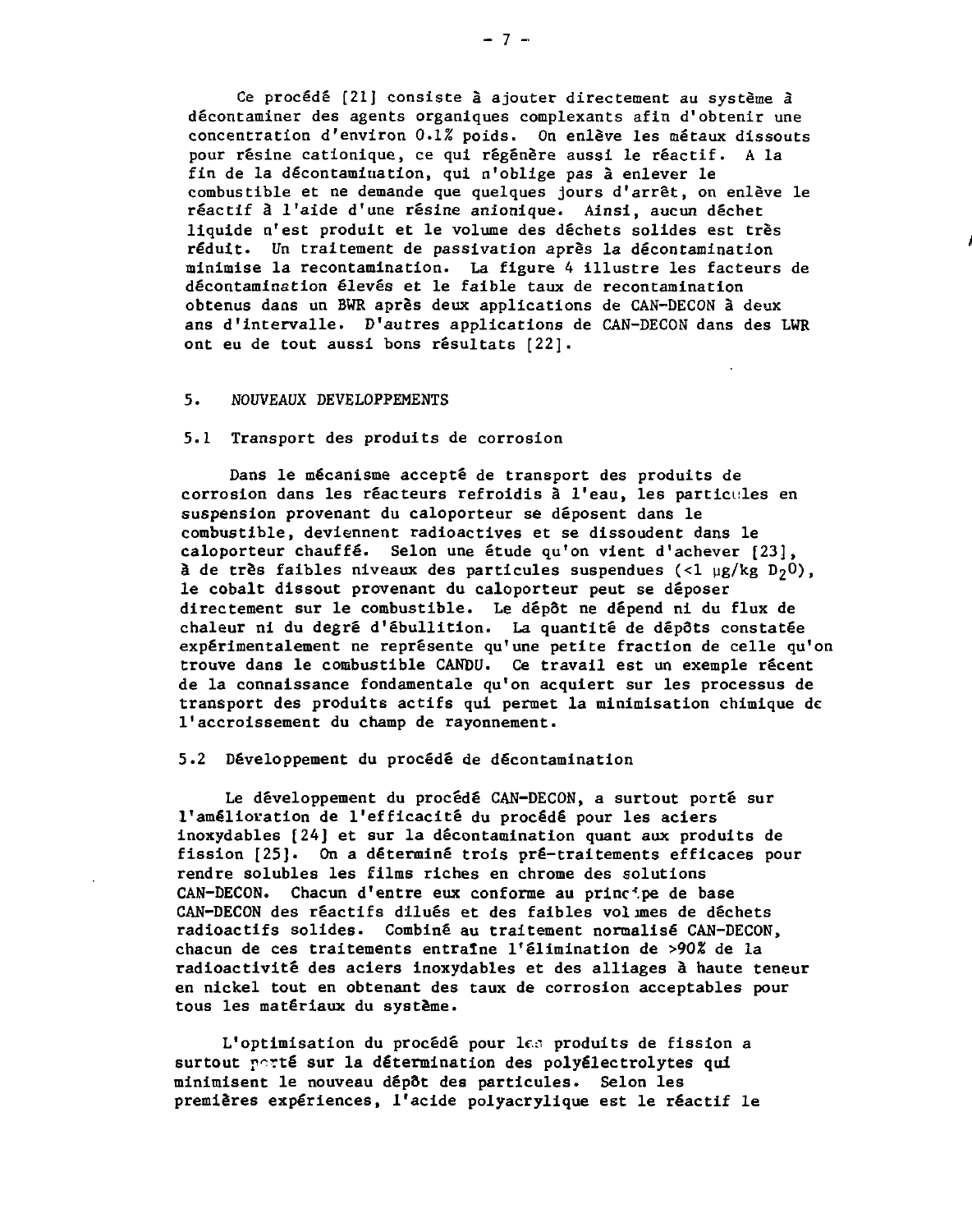plus efficace parmi ceux dont a fait l'essai. On poursuit les expériences afin de développer davantage les possibilités du procédé CAN-DECON.

# 5.3 Procédé de transfert du tritium

La récupération du tritium contenu dans l'eau lourde du système d'enlèvement du tritium de Pickering est basée sur le procédé éprouvé d'échange catalytique en phase vapeur. L'échange s'effectue à 200°C afin d'éviter l'empoisonnement du catalyseur par l'eau sous forme liquide, et il en résulte un procédé complexe à plusieurs étapes. Le développement d'un catalyseur à l'épreuve de l'humidité [26] a eu pour résultat un nouveau procédé plus simple [27] de transfert du tritium de l'eau lourde à l'hydrogène.

Les expériences effectuées à l'usine pilote ont prouvé que le cacalyseur durait assez longtemps et ont démontré les techniques de régénération du catalyseur et elles onts permis d'élaborer un système de purification de l'eau d'alimentation pour prévenir l'empoisonnement du catalyseur [28].

On construit aux Laboratoires Nucléaires de Chalk River de l'EACL un prototype d'installation de récupération du tritium.

### 6. ESPERANCES

Du fait d'une meilleure disposition, d'une meilleure accessibilité, du nombre d'éléments, de la simplification de l'équipement, du choix des matériaux et des procédures de de maintenance et d'opération, on s'attend à ce que la dose d'exposition des travailleurs à Bruce B et à Darlington A soit plus faible encore qu'à Bruce A.

Tous les types de réacteurs nécessitent d'importantes rénovations au cours de leur vie, lesquelles entraînent des doses d'exposition au rayonnement qui pourraient être significantes. En ce qui concerne les réacteurs d'Hydro-Ontario, la dose la plus importante prévue résultera des opérations effectuées pour compenser l'allongement des tubes de force de Pickering A. On envisage plusieurs solutions concurrentes, à savoir:

- 1) le remplacement de canaux de combustible au complet, et
- 2) le changement de place des tubes de force.

A présent, on estime que ces opérations entraîneront des doses d'environ 1 000 et 500 rem par réacteur. La premier« valeur ne représente que le quart de la valeur estimée originale pour le remplacement des canaux. On est parvenu â cette réduction grâce à l'outillage et la manutention télécommandés qui sont un élément important du plan de travaux. On s'attend à ce que ces doses estimées soient rendues encore moindres du fait des modifications du concept, de la décontamination, de la planification et de l'optimisation, et de la préparation avant les travaux. On a remplacé quelques tubes â Pickering (c'est la raison de la pointe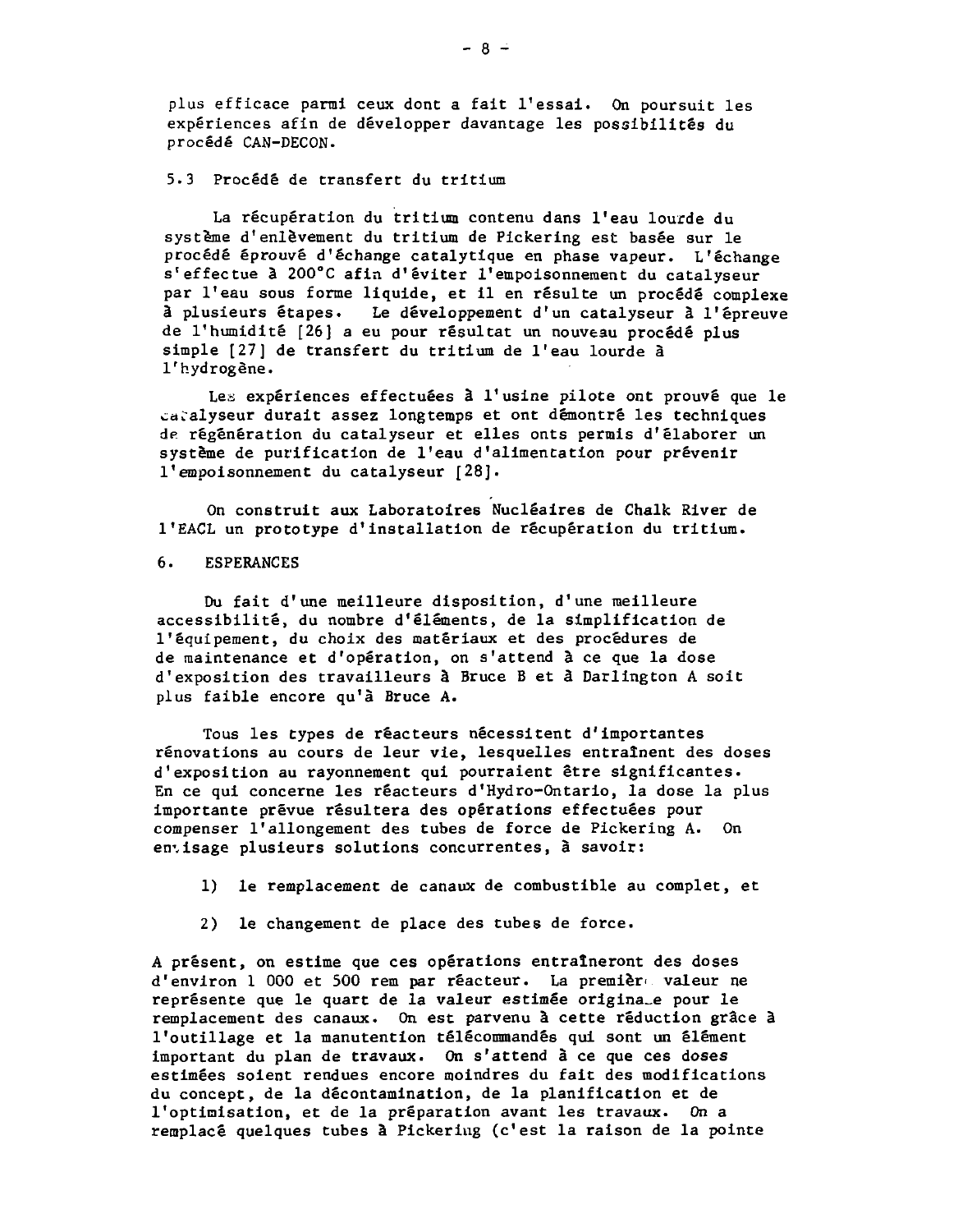de 1975 indiquée à la figure 3); on a donc une certaine expérience sur laquelle on peut fonder ce développement. Le remplacement des éléments du coeur du circuit primaire montre la souplesse du concept des tubes de force CANDU, par rapport à celui de la cuve sous pression.. Grâce à ces améliorations du concept, l'allongement des canaux de combustible ne nécessitera pas leur remplacement â Pickering B, ou centrales suivantes.

On peut appliquer aux LWR bien des techniques mises au point pour les réacteurs CANDU et déjà utilisées dans les centrales existantes. Par exemple, le procédé CAN-DECON a été plusieurs fois mis en oeuvre dans les BWR [22] et on peut l'appliquer aux PWR avec quelques modifications [24]. Beaucoup d'améliorations d'équipement pour augmenter l'intervalle entre les périodes de travaux d'entretien et réduire le temps nécessaire pour effectuer ces travaux sont applicables aux éléments utilisés dans les LWR. La recherche fondamentale sur les processus régissant la corrosion, le transport des produits de corrosion et le nouveau dépôt des produits activés est précieuse en ce sens qu'on parviendra donc â mieux comprendre les processus qui ont lieu dans les BWR et les PWR.

Ainsi, les nombreux développements qui ont mis les réacteurs CANDU dans la position enviable qu'ils occupent, ont d'heureuses conséquences dans toute l'industrie nucléaire puisqu'ils permettent la réduction de la dose d'exposition des travailleurs nucléaires du monde entier.

#### REFERENCES

- [1] LeSURF, J.E., WATSON, D.A., WILSON, R., VIVIAN, G.A., Radiation Dose Reduction Programs for CANDU Nuclear Power Stations, paper 3.2-10, 10th World Energy Conf., Istanbul (1977).
- [2] DONNELLY, K.E., SENNEMA, L.J., BUJA-BIJUNAS, L., "Risques professionnels dans le cadre du programme électronucléaire", Séminaire de l'Association nucléaire canadienne sur les risques associés à l'énergie nucléaire en perspective, Toronto (1981).
- [3] KRASNODEBSKI, J., "Programme de l'ingénierie de la qualité à Hydro-Ontario", (Compte-rendu de la Conférence de l'Association nucléaire canadienne, Toronto, 1978), ANC, Toronto (1978) 15.
- [4] LISTER, D.H., WATSON, D.A., "Reducing Radiation Sources in CANDU Nuclear Power Stations", Occupational Radiation Exposure in Nuclear Fuel Cycle Facilities (Proc. IAEA Symp. San Francisco, 1980) IAEA SM 242/18, San Francisco (1980) 351.
- [5] HOWIE, G.R., Ontario Hydro's Nuclear Training Program, 3rd Symposium on Training of Nuclear Facility Personnel, Gatlinburg (1979).
- [6] LeSURF, J.E., Control of Radiation Exposures at CANDU Nuclear Power Stations, J. Br. Nucl. Eng. Soc., 16 1 (1977) 53.
- [7] MONTFORD B., "Decontamination by Cycling Techniques at DPNGS", Proc. Am. Pwr. Conf., 35 (1973) 902.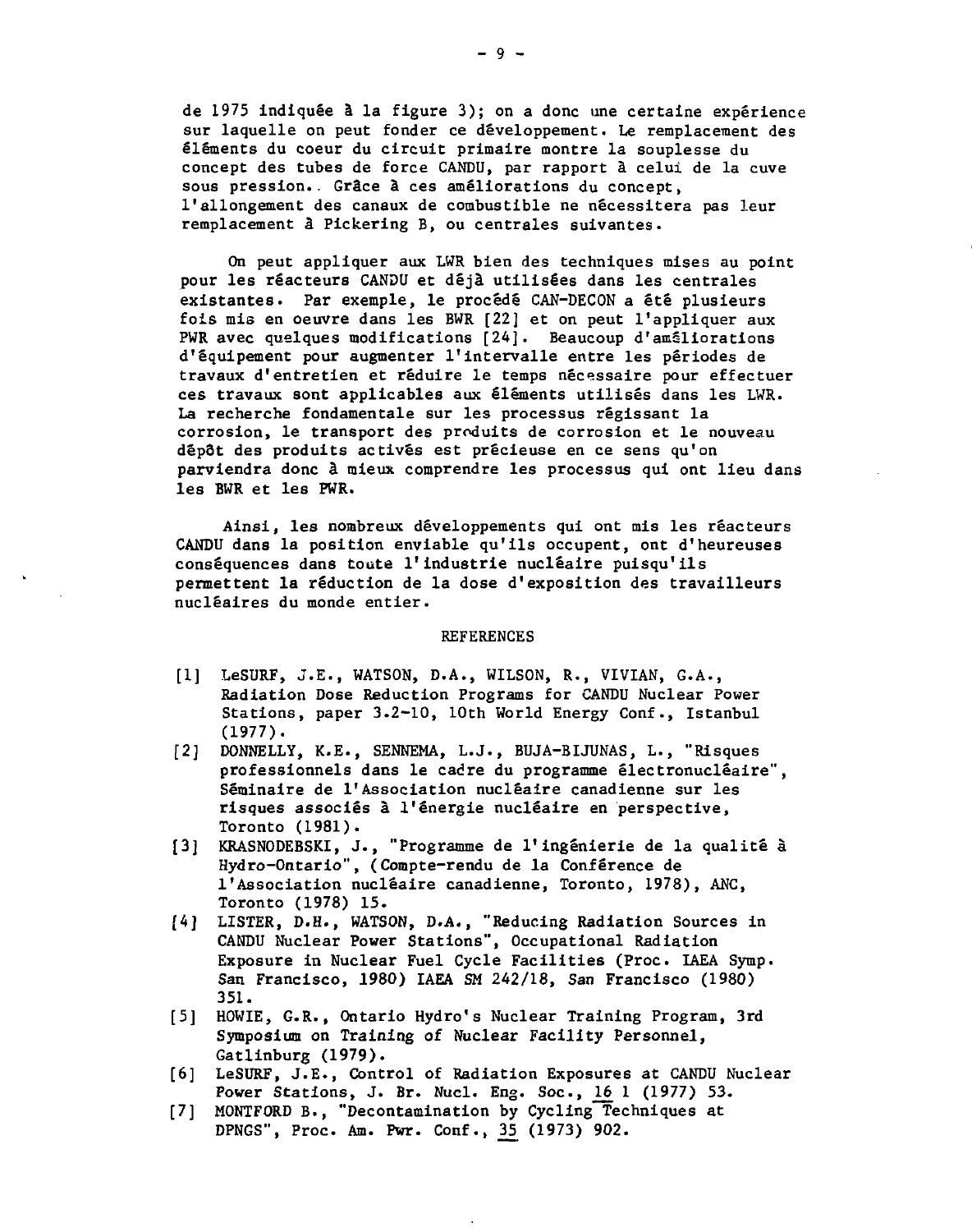- [8] PETTIT, P.J. et al., Decortamination of the Douglas Point Reactor by the CAN-DECON Process, Materials Performance, 19 (1980) 34.
- [9] TAYLOR, G.F., "Heat Exchanger Tubing Materials for CANDU NGS", (Proc. XXII Nuclear Congress of Rome, 1977) Rome (1977) 251.
- [10] LISTER, D.H., "The Growth of Radiation Fields around CANDU Boilers", Water Chemistry of Nuclear Reactor Systems (Proc. BNES Int. Conf. Bournemouth, 1977) BNES, Bournemouth (1977) 207.
- [11] BURRILL, K.A., Corrosion Product Transport in Water Cooled Nuclear Reactors: Part 1, Can. J. Chem. Eng., 55 (1977) 54.
- [12] BURRILL, K.A., SHADDICK, A., La chimie de l'eau et le dépôt des produits de corrosion sur le combustible pour reacteur nucleaire: resume des resultats experimentaux, Rapport de l'Energie Atomique du Canada, Limitee, AECL-6952 (1980).
- [13] MacEWAN, J.R., NOTLEY, M.J.F-, WOOD, J.C., GACESA, M., "Le combustible CANDU, passé, présent à venir", Communication IAEA-CN-12/143 Conference Internationale AIEA sur l'expérience acquise dans le domaine nucléoénergétique, Vienne (1982).
- [14] SENNEMA, L.J., MAAN, M.A., VIVIAN, G.A., "Tritium Control: Field Study at an Open Concept CANDU-PHWR Station", (Proc. 5th Int. Cong, of the Int. Radiation Protection Assoc, Jerusalem, 1980) RPA, Jerusalem 2 (1980) 233-236.
- [15] MAAN, M.A., ANYAS-WEISS, N., LORITZ F., "A Study of Tritium Control in CANDU Power Stations", (Proc. ANS Symp. Dayton, Ohio, 1980) ANS, Dayton (1980).
- [16] ROSS-ROSS, P.A. et al., "Performance and Reliability of Primary Circuit Components in CANDU Reactors", Progress in Nuclear Energy, Pergamon Press, 6 (1976).
- [17] TATONE, O.S., PATHANIA, R., Rapport de l'Energie Atomique du Canada, Limitee, AECL-7689 (manuscript en cours de redaction).
- [18] HEATHCOCK, R.E., LACY, C.S., "Graphite Beds for Coolant Filtration at High Temperature", Water Chemistry of Nuclear Reactor Systems (Proc. BNES Int. Conf., Bournemouth, 1977) BNES, Bournemouth (1977) 321.
- [19] MOSKAL, E.J., BOURNS, W.T., "High Flow, High Temperature Magnetic Filtration of the Primary Heat Transport Coolant of the CANDU Power Reactors", ibid 329.
- [20] LeSURF, J.E., SMEE, J.L., Nuclear Reactor Decontamination, Engineering Journal, 63 1 (1980) 12-16.
- [21] SMEE, J.L., CAN-DECON A Dilute Chemical Decontamination Process: Description and Application Experience, ASME Symposium on Experience and Plans for the Decontamination of Nuclear Power Plants, San Francisco, (1980).
- [22] BEAMAN, T.A., SMEE J.L., Experience with Dilute Chemical Decontamination, Decontamination of Nuclear Facilities, ANS/CNA Int. Conf., Niagara Falls (1982).
- [23] LISTER, D.H., KUSHNERIUK, S.A., CAMPBELL, R.H., "The Transport of Radioactive Corrosion Products in High-Temperature Water". III. "The Interaction of Dissolved Cobalt with Heated Zircaloy Surfaces" (manuscript en cours de redaction).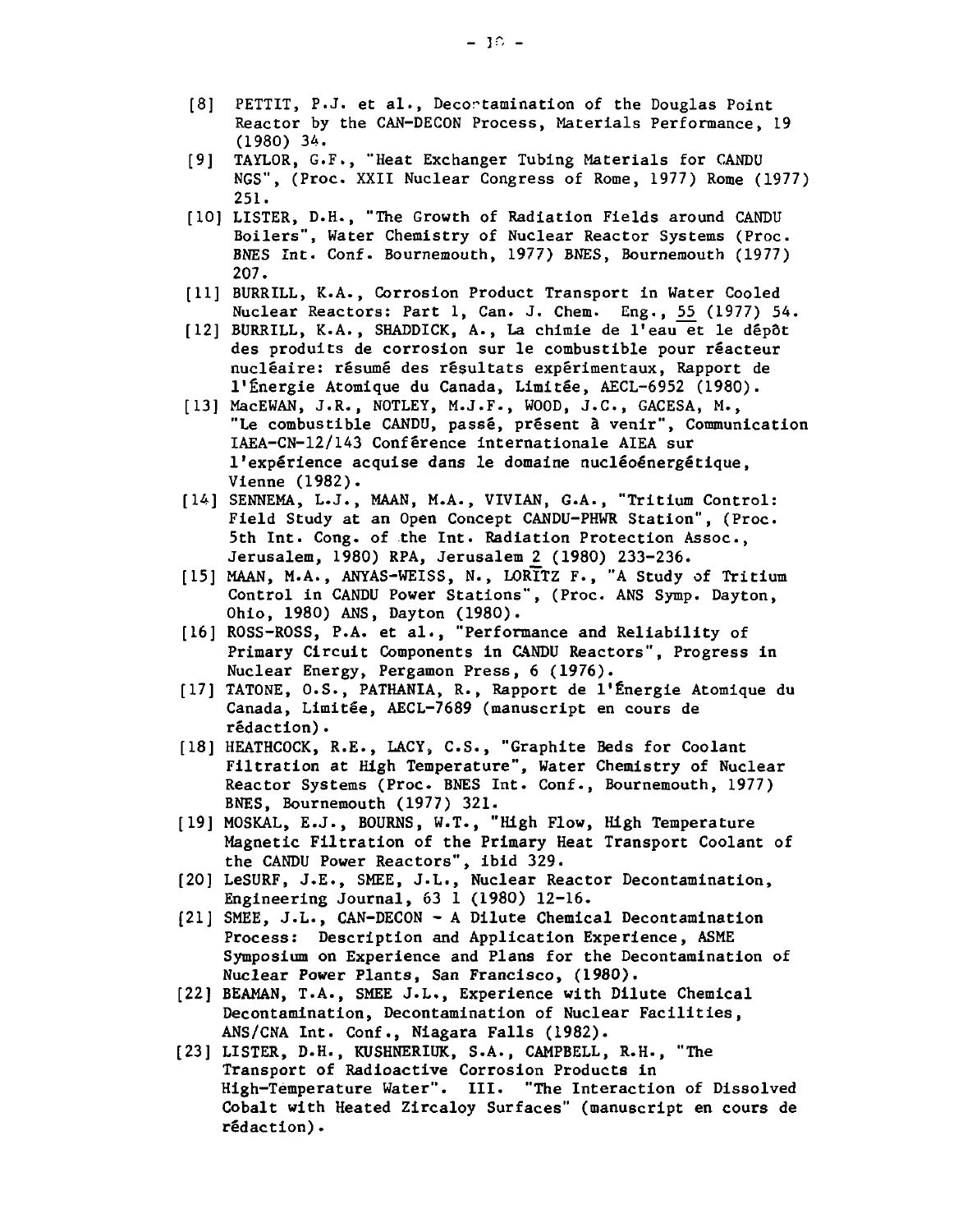- [24] TOROK, J., An Oxidizing Pretreatment for the Decontamination of Austenitic Alloys by the CAN-DECON Process, Decontamination of Nuclear Facilities, ANS/CNA Int. Conf., Niagara Falls (1982).
- [25] BAUMGARTNER, E., TOROK, J., Colloid Particle Behaviour in CAN-DECON Decontamination, Decontamination of Nuclear Facilities, ANS/CNA Int. Conf., Niagara Falls (1982).
- [26] BUTLER, J.P., Hydrogen Isotope Separation by Catalyzed Exchange Between Hydrogen and Liquid Water, Separation Science and Technology, 3 (1980) 371-396.
- [27] DOMBRA, A.H., Process for the Extraction of Tritium from Heavy Water, (Brevet en instance).
- [28] CHUANG, K.T., HOLTSLANDER, W.J., "Tritium Transfer Process using the CRNL Wet-Proof Catalyst", Tritium Technology in Fusion and Isotopic Applications (Proc. ANS Top. Meet. 1980), ANS, (1980) 425.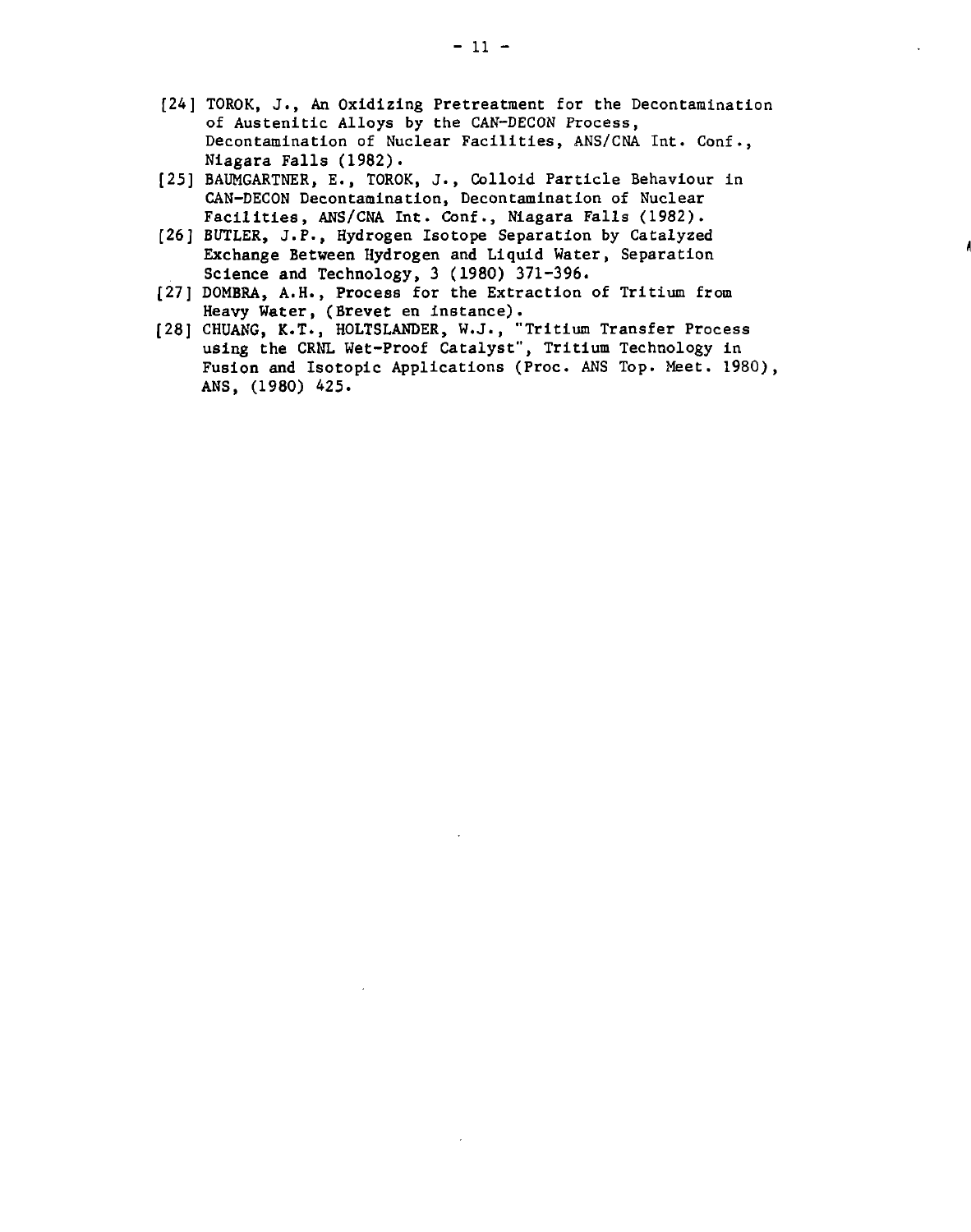

A

**FIG. 1 DOSE TOTALE ANNUELLE DANS LES CENTRALES NUCLEAIRES A EAU LORDE PRESSURISEE**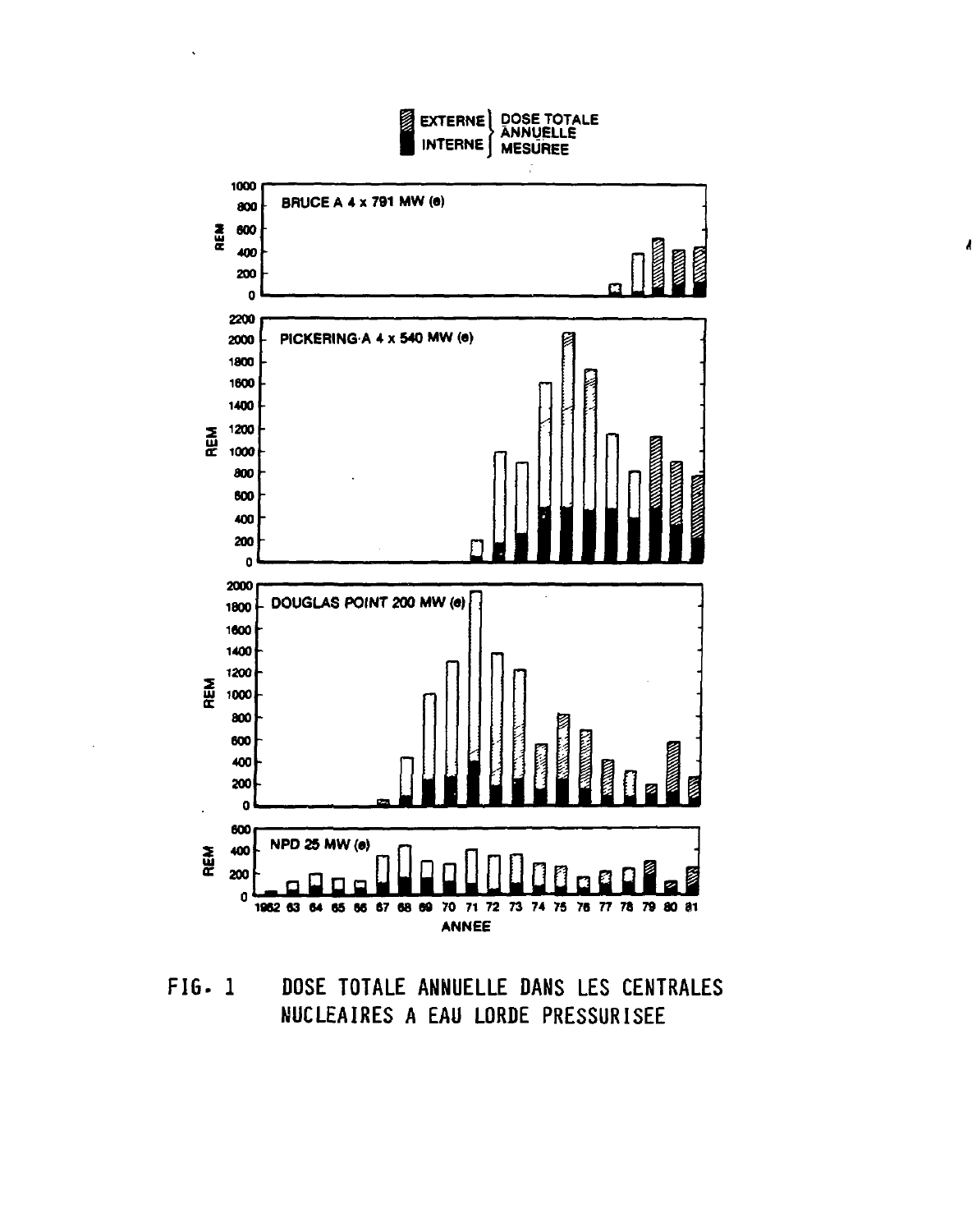

- **FIG. 2 DOSE PROFESS IONNELLE PRODUITE**
	-
	- **( A) EXTERNE SEULEMENT ( B) INTERNE SEULEMENT**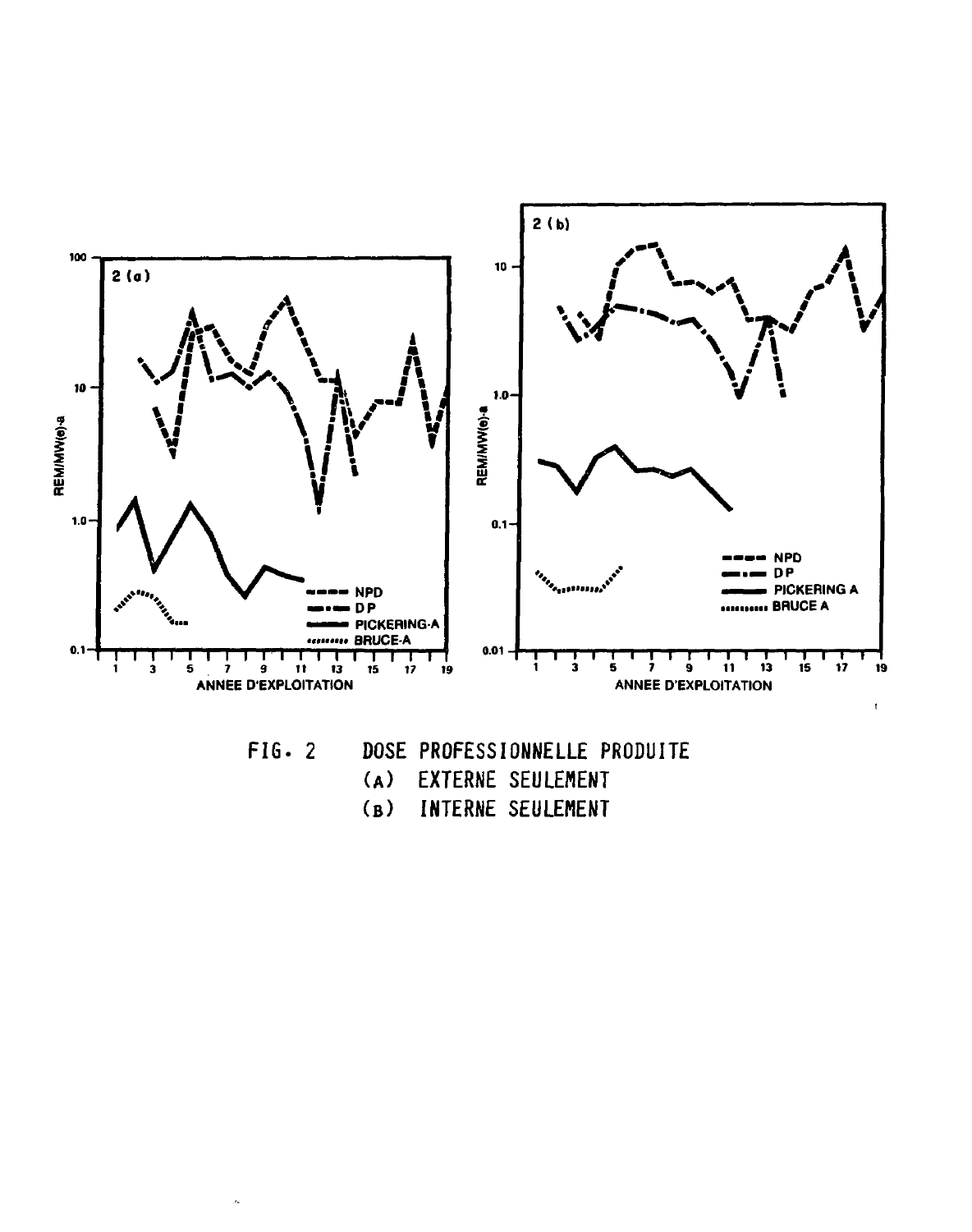

FIG- 3 DOSE MOYENNE REQUE PAR UN INDIVIDU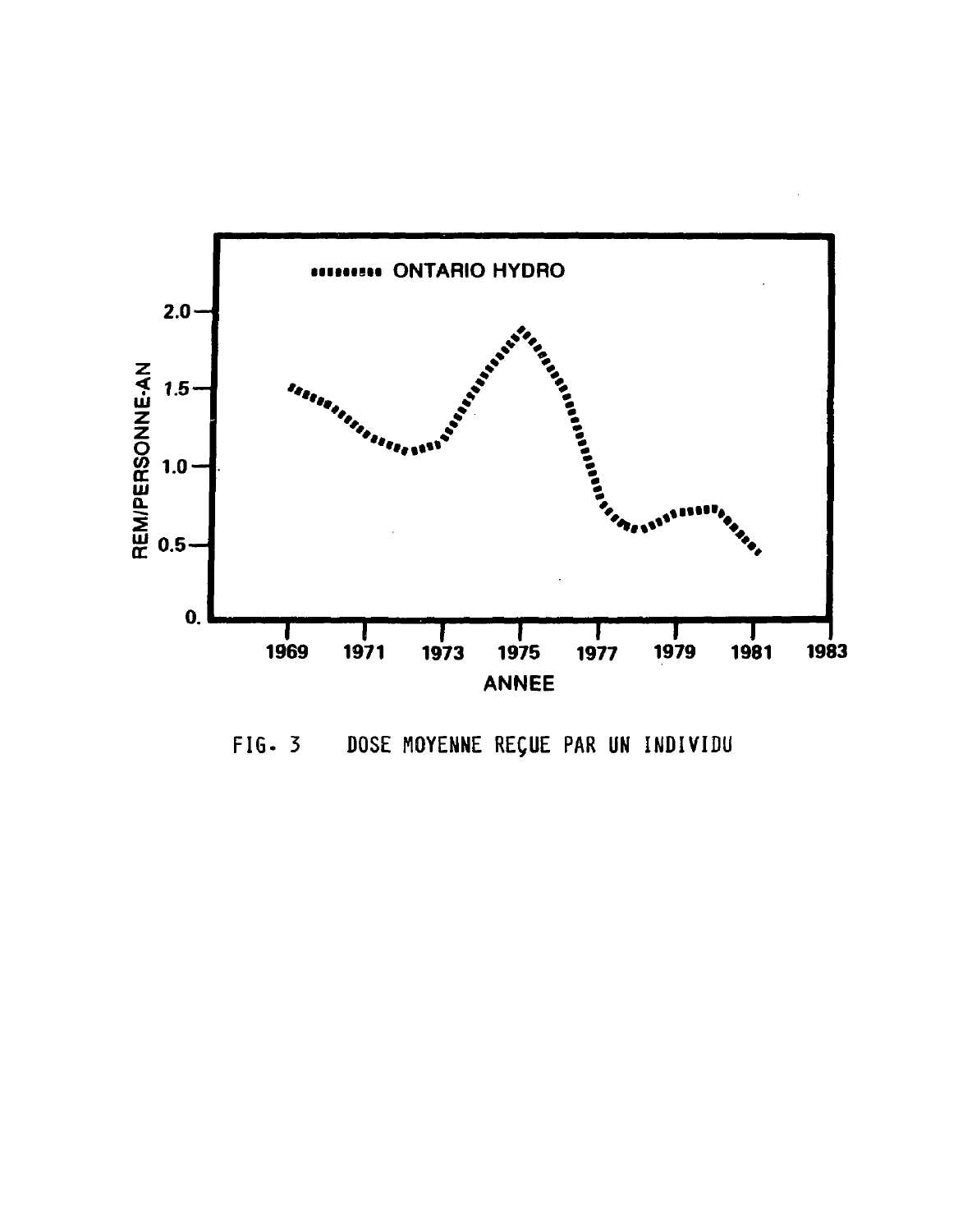

 $\mathbf{r}$ 

**FIG . 4 DONNEES SUR LA DECONTAMI NAT ION/RECONTAMI NATI ON DU SYSTEME D'EPURATION DE VERMONT YANKEE**

 $\bar{\bar{z}}$